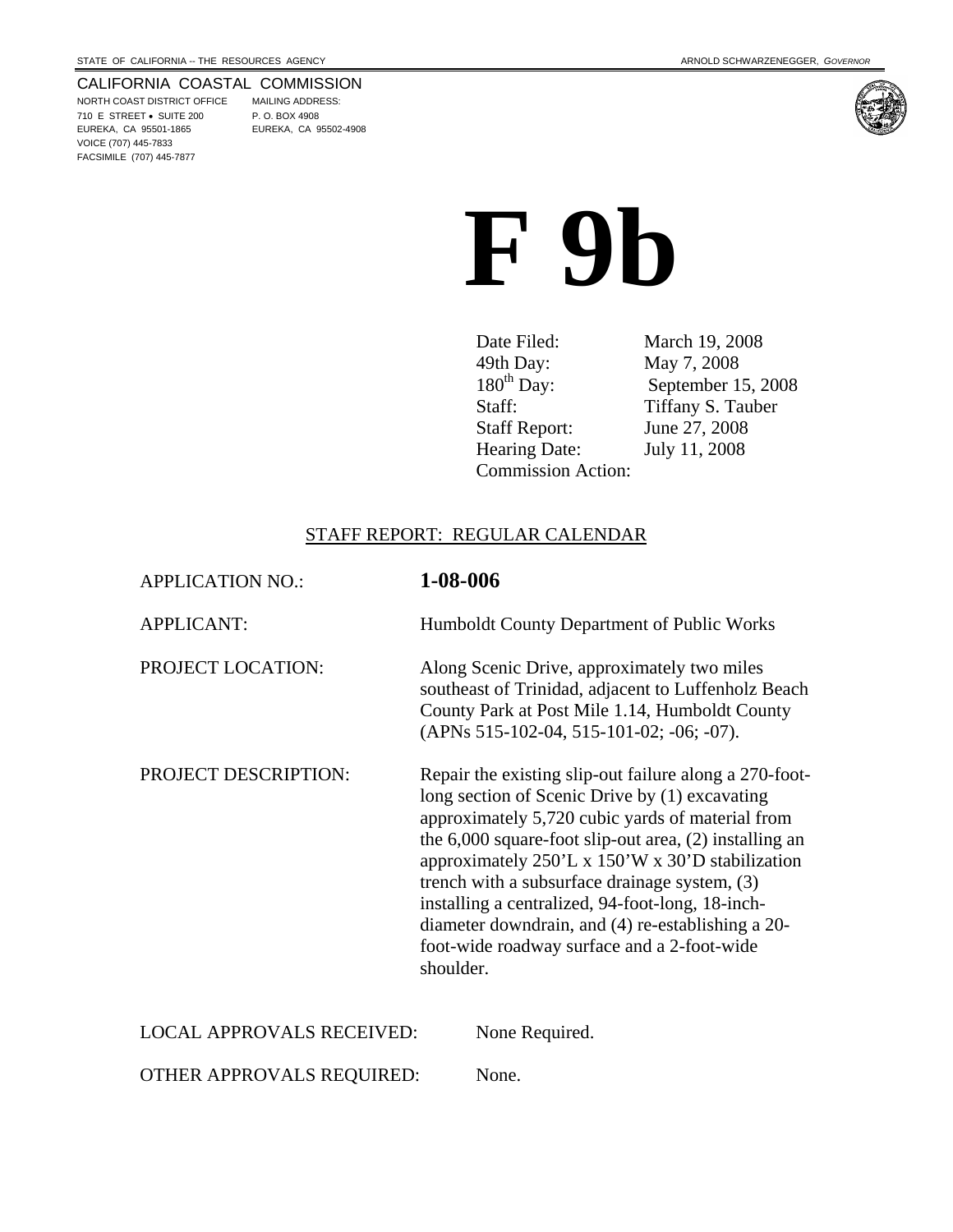SUBSTANTIVE FILE DOCUMENTS: (1) "*Subsurface Investigation, Trinidad Scenic Drive, Vicinity PM 1.25*" dated July 1994 prepared by Taber Consultants, Engineers and Geologists.

#### SUMMARY OF STAFF RECOMMENDATION:

Staff recommends that the Commission approve with conditions the coastal development permit application for the proposed road repair and reconstruction project along a 270 foot-long section of Scenic Drive, adjacent to Luffenholz Beach County Park, approximately two miles southeast of the City of Trinidad. The project site is located in an area of deferred certification and thus, the standard of review is the Coastal Act.

Scenic Drive is a public road located west of Highway 101 that provides access to several public beaches, trails, and facilities as well as to surrounding residential development. Winter storms in 2005-2006 caused soils to become saturated along this portion of Scenic Drive resulting in a large slip-out that caused a 270-foot-long, 20-foot-wide section of the roadway to subside four to five feet in depth. The existing asphalt pavement leading to the failure broke into numerous sections, making the roadway impassable to vehicles. The roadway has been closed to through traffic since the damage occurred.

The Humboldt County Department of Public Works (applicant) is proposing to repair the road failure by (1) excavating approximately 5,720 cubic yards of material from the 6,000 square-foot slip-out area, (2) installing an approximately 250'L x 150'W x 30'D stabilization trench with a subsurface drainage system, (3) installing a centralized, 94 foot-long, 18-inch-diameter downdrain, and (4) re-establishing a 20-foot-wide roadway surface and a 2-foot-wide shoulder.

The upper (southern) parking area of Luffenholz Beach County Park would be temporarily closed during construction and used as a staging area. However, the proposed project would not result in significant adverse impacts to public access, as the park and the lower (northern) parking area where the beach access stairway is located would remain open for public use. The applicant estimates that the proposed project would take approximately 45 days (8-10 weeks) to complete.

The project area does not contain any environmentally sensitive habitat areas. The principle issues raised by the proposed project are geologic hazards and water quality. Staff believes that with the attachment of three special conditions, the proposed project would be consistent with the Coastal Act.

The project site encompasses a very steep westerly-facing slope approximately 90 feet above Luffenholz Beach and is subject to geologic hazards due to slope instability, fault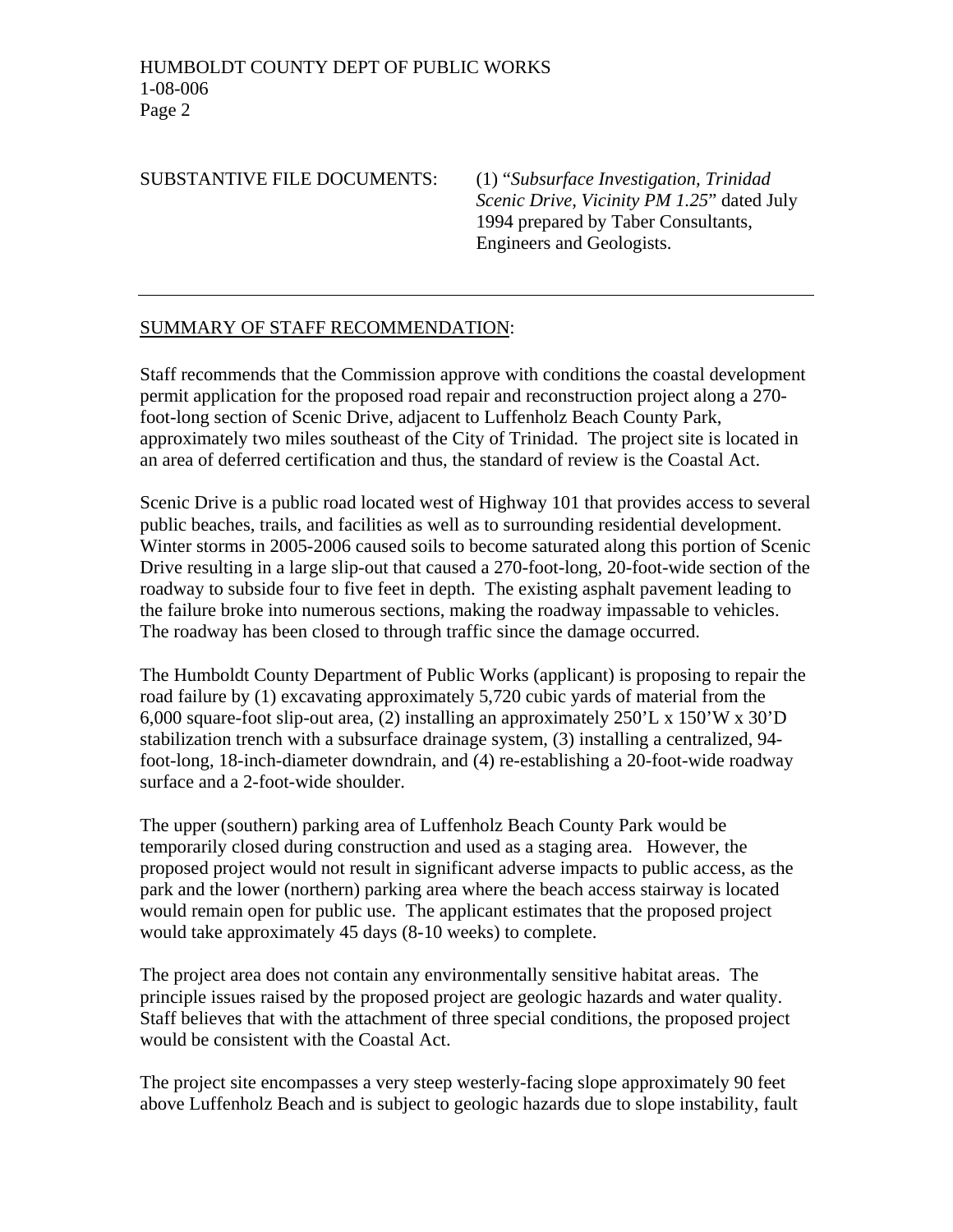activity, and groundwater seepage. The applicant submitted a geologic report entitled "*Subsurface Investigation, Trinidad Scenic Drive, Vicinity PM 1.25*" prepared by Taber Consultants, Engineers and Geologists dated July 1994. Although the report was prepared in 1994 prior to the current slip-out failure, the road condition at the subject site has a history of similar failures and the conclusions and recommendations contained in the report remain applicable to the current conditions at the project site. The proposed road repair work involving excavation of a stabilization trench and installation of a series of drainage features is based on the recommendations contained in the Taber report.

Coastal Commission staff geologist, Dr. Mark Johnsson reviewed the proposed project and geologic report submitted by the applicant. Dr. Johnsson recommended several revisions to the project as originally proposed by the County, including installing the proposed downdrain below finished grade rather than along the surface of the slope, and installing an elbow energy dissipater at the outlet of the downdrain rather than a  $\frac{1}{4}$  to  $\frac{1}{2}$ ton rock energy dissipater. The County incorporated Dr. Johnsson's recommendations into the proposed project and submitted a revised set of design plans showing the changes to the downdrain. To ensure that the project is carried out consistent with the revised plans as proposed, staff recommends Special Condition No. 1, requiring that all project design and construction conform to the proposed design plans prepared by Humboldt County Department of Public Works dated March 11, 2008 and included as Exhibit No. 3.

To ensure the protection of coastal water quality and to minimize erosion, staff recommends Special Condition No. 2 that sets forth construction-related responsibilities and requires implementation of Best Management Practices (BMPs). These required BMPs include (a) installing a geoweb slope protection system, fiber rolls, and/or an erosion control blanket with weed-free straw as proposed to prevent the entrainment of sediment and the entry of polluted stormwater runoff into coastal waters, (b) disposing of any excess excavated material and construction debris resulting from construction activities at a disposal site outside the coastal zone or within the coastal zone pursuant to a valid coastal development permit; (c) maintaining on-site vegetation to the maximum extent possible during construction activities; (d) limiting all grading activity to the dry season between April  $15<sup>th</sup>$  and October  $31<sup>st</sup>$ ; (e) containing all on-site stockpiles of soil and construction debris at all times; and (f) replanting any disturbed areas with native vegetation following project completion as proposed.

Lastly, as the proposed development would be located in an area of high geologic hazard, staff recommends Special Condition No. 3 requiring the applicant to assume the risks of extraordinary erosion and geologic hazards of the property and waive any claim of liability on the part of the Commission. The condition also requires the applicant to indemnify the Commission in the event that third parties bring an action against the Commission as a result of the failure of the development to withstand hazards.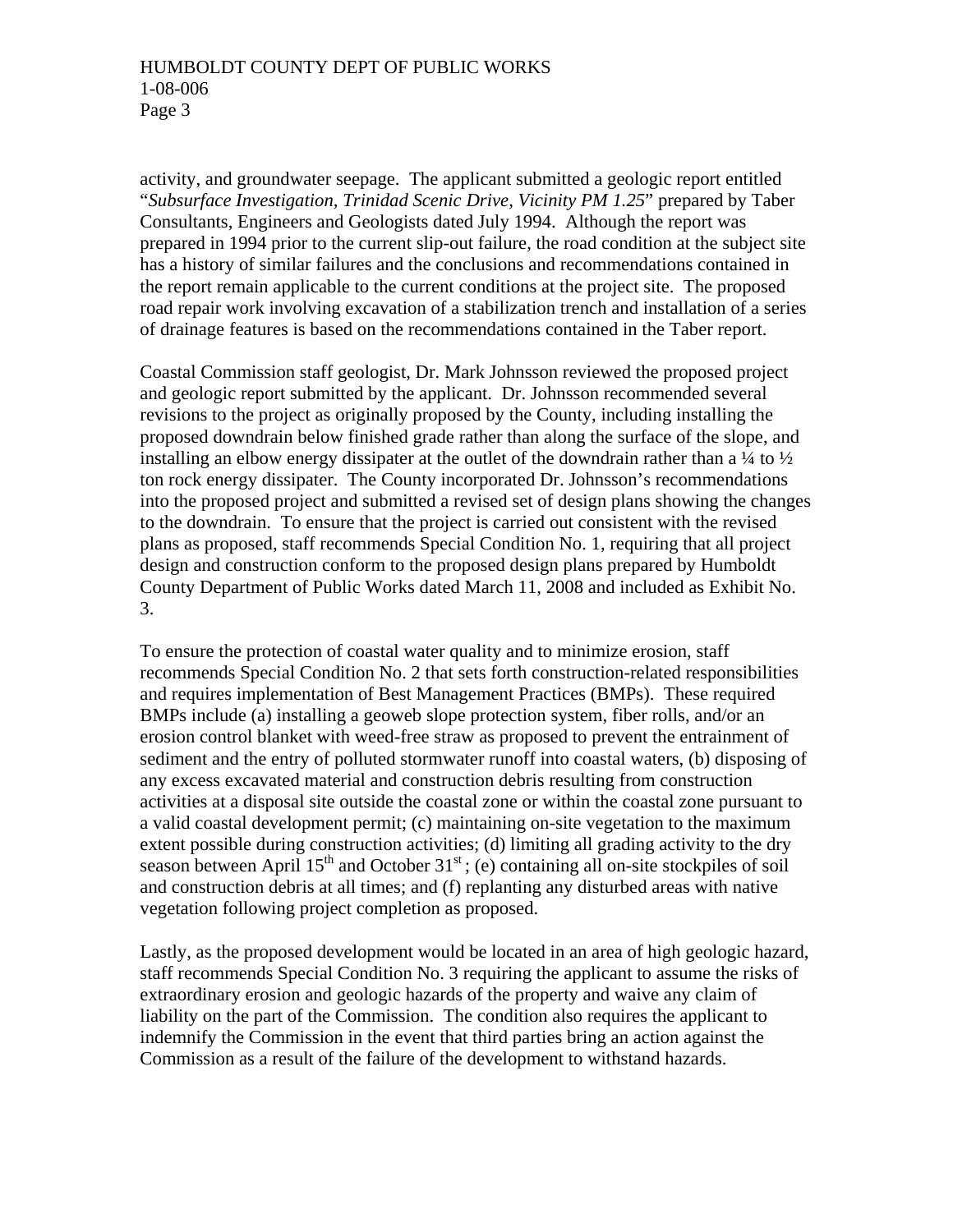#### HUMBOLDT COUNTY DEPT OF PUBLIC WORKS 1-08-006 Page 4

As conditioned, staff recommends that the Commission find that the project is consistent with the Chapter 3 policies of the Coastal Act.

# **The Motion to adopt the Staff Recommendation of Approval with Conditions is found on page 4 below.**

# **STAFF NOTES:**

## 1. Standard of Review

The proposed project is located in the Trinidad area of Humboldt County. Humboldt County has a certified LCP, but the subject property is located within an area of deferred certification. Therefore, the standard of review that the Commission must apply to the project is the Coastal Act.

# **I. MOTION, STAFF RECOMMENDATION AND RESOLUTION:**

The staff recommends that the Commission adopt the following resolution:

# **Motion:**

I move that the Commission approve Coastal Development Permit No. 1-08- 006 pursuant to the staff recommendation.

#### **Staff Recommendation Of Approval:**

Staff recommends a **YES** vote. Passage of this motion will result in approval of the permit as conditioned and adoption of the following resolution and findings. The motion passes only by affirmative vote of a majority of the Commissioners present.

# **Resolution To Approve the Permit:**

The Commission hereby approves a coastal development permit for the proposed development and adopts the findings set forth below on grounds that the development as conditioned will be in conformity with the policies of Chapter 3 of the Coastal Act. Approval of the permit complies with the California Environmental Quality Act because either 1) feasible mitigation measures and/or alternatives have been incorporated to substantially lessen any significant adverse effects of the development on the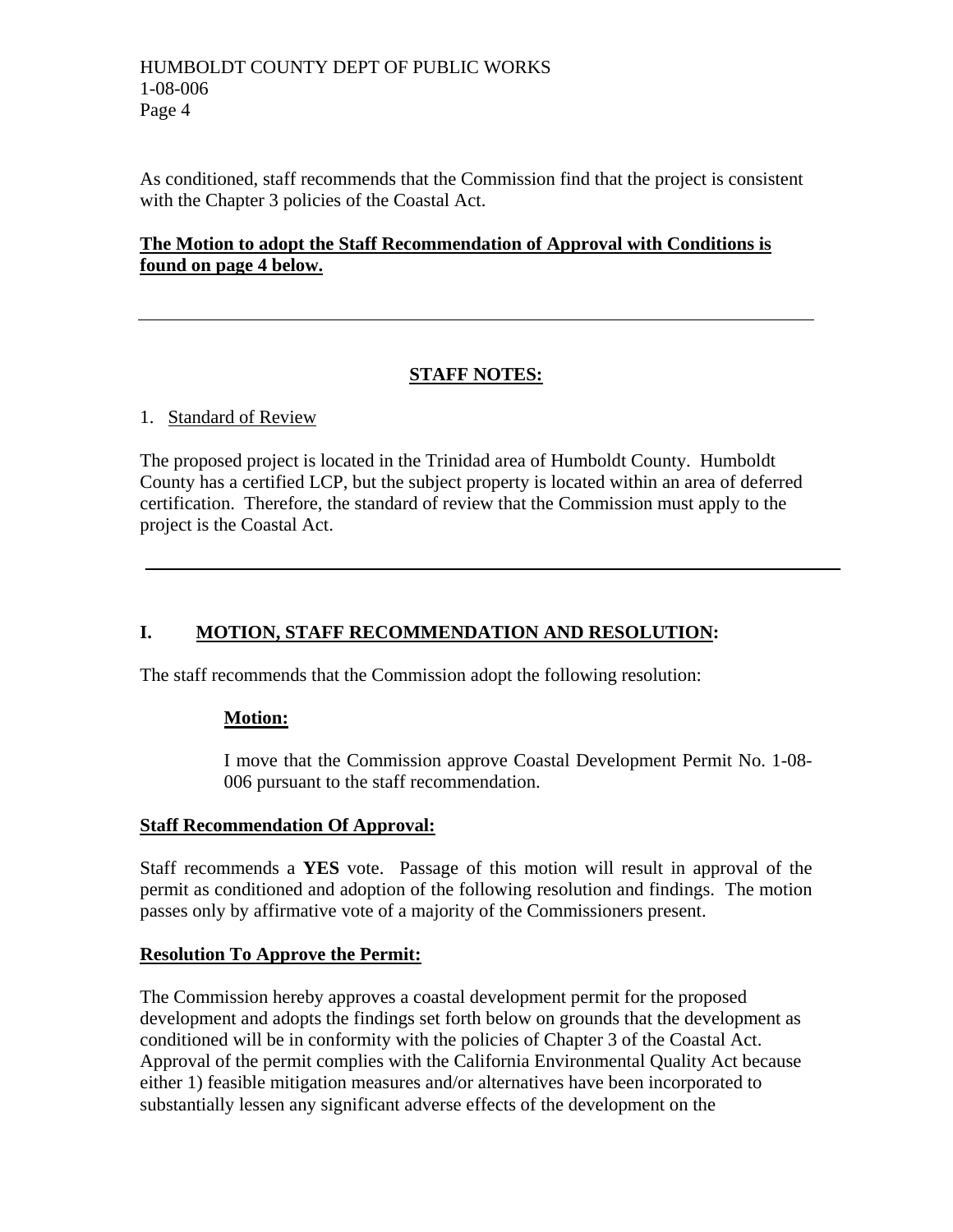environment, or 2) there are no further feasible mitigation measures or alternatives that would substantially lessen any significant adverse impacts of the development on the environment.

# **II. STANDARD CONDITIONS: See Attachment A.**

## **III. SPECIAL CONDITIONS:**

#### **1. Conformance of the Project Design to Proposed Plans**

- A. Project design and construction shall conform to the proposed design plans prepared by Humboldt County Department of Public Works dated March 11, 2008 and included as Exhibit No. 3, including the downdrain to be installed 1' below finished grade with a 90° elbow energy dissipater at its outlet.
- B. The permittee shall undertake development in accordance with the proposed project design plans. Any changes to the proposed project design plans shall be reported to the Executive Director. No changes to the proposed project design plans shall occur without a Commission amendment to this coastal development permit unless the Executive Director determines that no amendment is legally required.

#### **2. Best Management Practices and Construction Responsibilities**

The permittee shall comply with the following construction-related requirements:

- a. Fiber rolls, a geoweb slope protection system, and/or an erosion control blanket with weed-free straw shall be installed as proposed prior to, and maintained throughout, the construction period to contain runoff from construction areas, trap entrained sediment and other pollutants, and prevent discharge of sediment and pollutants to coastal waters;
- b. Any excess excavated material and construction debris resulting from construction activities shall be disposed of at a disposal site outside the coastal zone or within the coastal zone pursuant to a valid coastal development permit;
- c. On-site vegetation shall be maintained to the maximum extent possible during construction activities;
- d. All grading activity shall be limited to the dry season between April  $15<sup>th</sup>$  and October  $31^{\text{st}}$ ;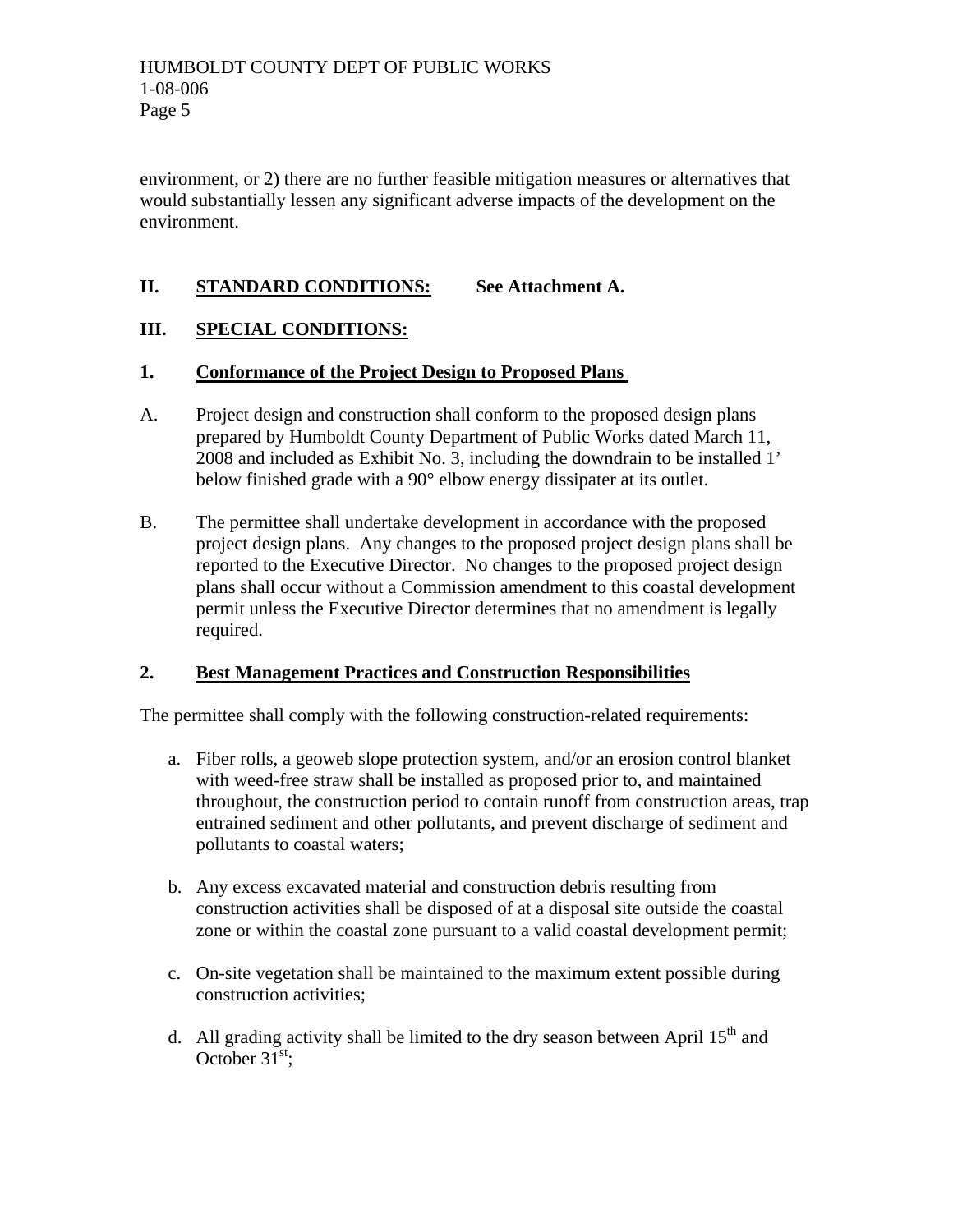- e. All on-site stockpiles of soil and construction debris shall be contained at all times; and
- f. Any disturbed areas shall be replanted with native vegetation immediately following project completion.
- g. No plant species listed as problematic and/or invasive by the California Native Plant Society, the California Invasive Plant Council, or by the State of California shall be employed or allowed to naturalize or persist at the site of the proposed development. No plant species listed as a 'noxious weed' by the State of California or the U.S. Federal Government shall be utilized within the property.
- h. Rodenticides containing any anticoagulant compounds, including but not limited to, Bromadiolone, Brodifacoum, or Diphacinone, shall not be used.

# **3. Assumption of Risk, Waiver of Liability and Indemnity**

By acceptance of this permit, the applicant/landowners acknowledge and agree: (i) that the site may be subject to hazards from coastal erosion hazards, such as waves, storm waves, and flooding; or landslide, bluff retreat, erosion, and earth movement; (ii) to assume the risks to the applicant and the property that is the subject of this permit of injury and damage from such hazards in connection with this permitted development; (iii) to unconditionally waive any claim of damage or liability against the Commission, its officers, agents, and employees for injury or damage from such hazards; and (iv) to indemnify and hold harmless the Commission, its officers, agents, and employees with respect to the Commission's approval of the project against any and all liability, claims, demands, damages, costs (including costs and fees incurred in defense of such claims), expenses, and amounts paid in settlement arising from any injury or damage due to such hazards.

# **IV. FINDINGS AND DECLARATIONS**

The Commission hereby finds and declares:

# **1. Site Description**

The proposed project is located along Scenic Drive adjacent to Luffenholz Beach County Park approximately two miles southeast of the City of Trinidad (Post Mile 1.14). Scenic Drive, a public road located west of Highway 101, is approximately three miles long and extends from the mouth of Little River north to the City of Trinidad. The road is maintained by the Humboldt County Department of Public Works and provides access to several public beaches, trails, and facilities as well as to surrounding residential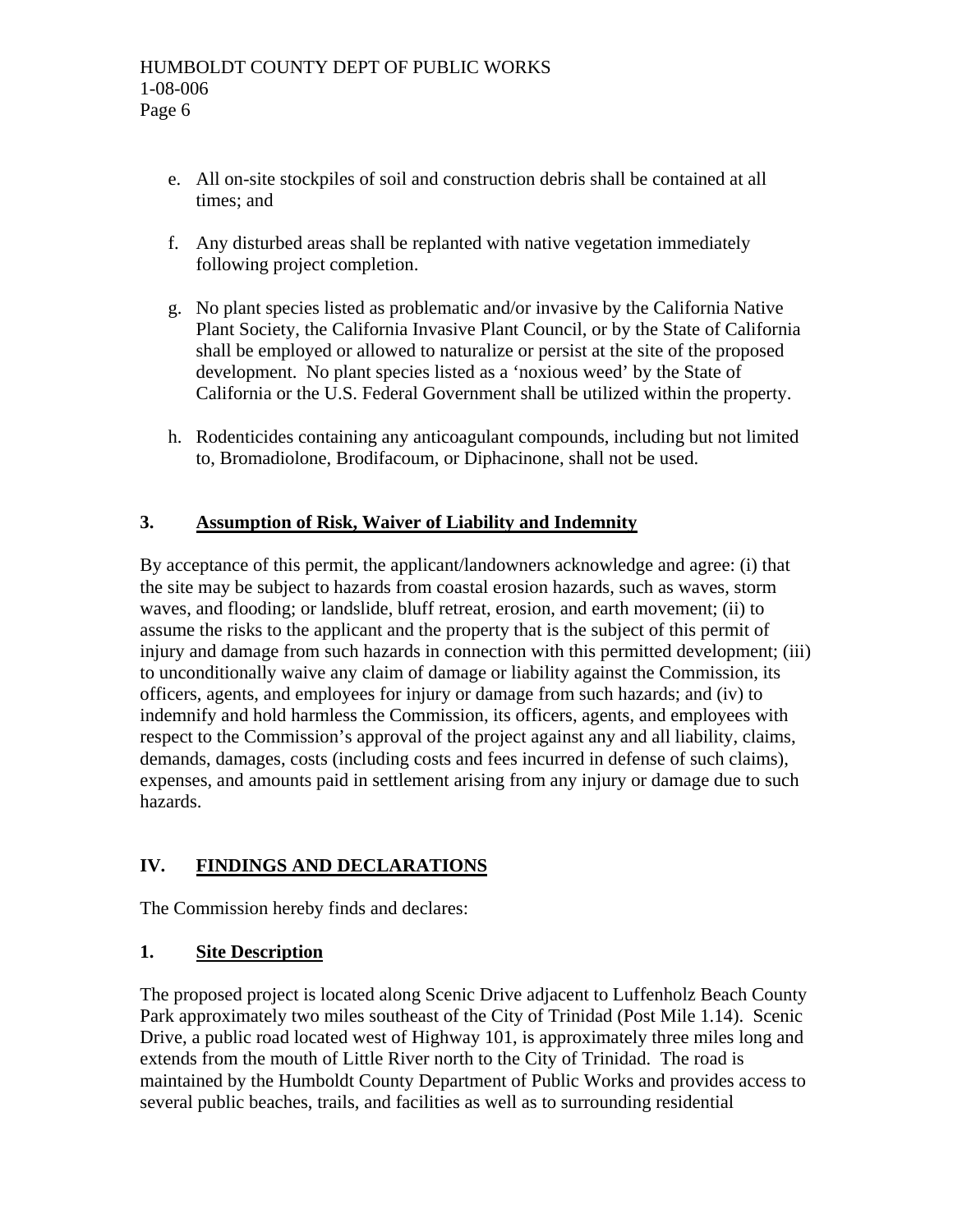development. The project site is located in an area of deferred certification and thus, the standard of review is the Coastal Act. (See Exhibits  $1 \& 2$ .)

Scenic Drive at the subject location is a one-lane, paved road descending northerly on a gentle grade across a very steep westerly-facing slope approximately 90 feet above Luffenholz Beach and 30 feet below the margin of a flatter slope extending easterly. Luffenholz Beach County Park includes two parking areas along Scenic Drive; an upper (southern) parking area located directly adjacent to the project site and a lower (northern) parking area located above a steeply descending staircase that leads to the beach.

Winter storm events in late 2005 and early 2006 caused soils to become saturated along this portion of Scenic Drive resulting in a large slip-out that caused a 270-foot-long, 20 foot-wide section of the roadway to subside four to five feet in depth. The existing asphalt pavement leading to the failure broke into numerous sections, making the roadway impassable to vehicles. The roadway has been closed to all traffic since the damage occurred causing a hardship for local residential and visitor traffic. Concrete barricades are currently located at each end of the project site.

Vegetation along the road embankment is dominated by invasive plant species including Himalayan blackberry, English ivy, and Pampas grass. The project area has a history of slumping and slip-outs due to oversaturation of the hillside, which has made conditions difficult for vegetation and trees to take hold and grow to maturation.

The project area does not contain any environmentally sensitive habitat areas. The California Natural Diversity Database (CNDDB) indicates that the federal and state listed plant, *beach layia,* and *Wolf's evening-primrose* (CNPS List 1B) may occur within the project area. Mr. David Imper, a plant ecologist with the U.S. Fish and Wildlife Service, visited the project site in January 2008 to assess species presence and suitable habitat for the two special status plants. It was determined that no suitable habitat for *beach layia* was identified at the project site and that there would be no impact to *Wolf's evening primrose* from the proposed project.

# **2. Project Description**

The proposed project involves repairing the existing slip-out along a 270-foot-long section of Scenic Drive by installing a stabilization trench with subsurface drainage facilities and reconstructing the roadway to its original dimensions. Approximately 5,720 cubic yards of material would be excavated from the approximately 6,000 square-foot slip-out area. Excavated material determined to be suitable for reuse as fill would be stockpiled onsite and any remaining excavated material would be transported to an approved disposal facility.

The proposed stabilization trench is approximately 250 feet long, 150 feet wide, and 30 feet deep with a 1:2 slope along the embankment. The drainage improvements proposed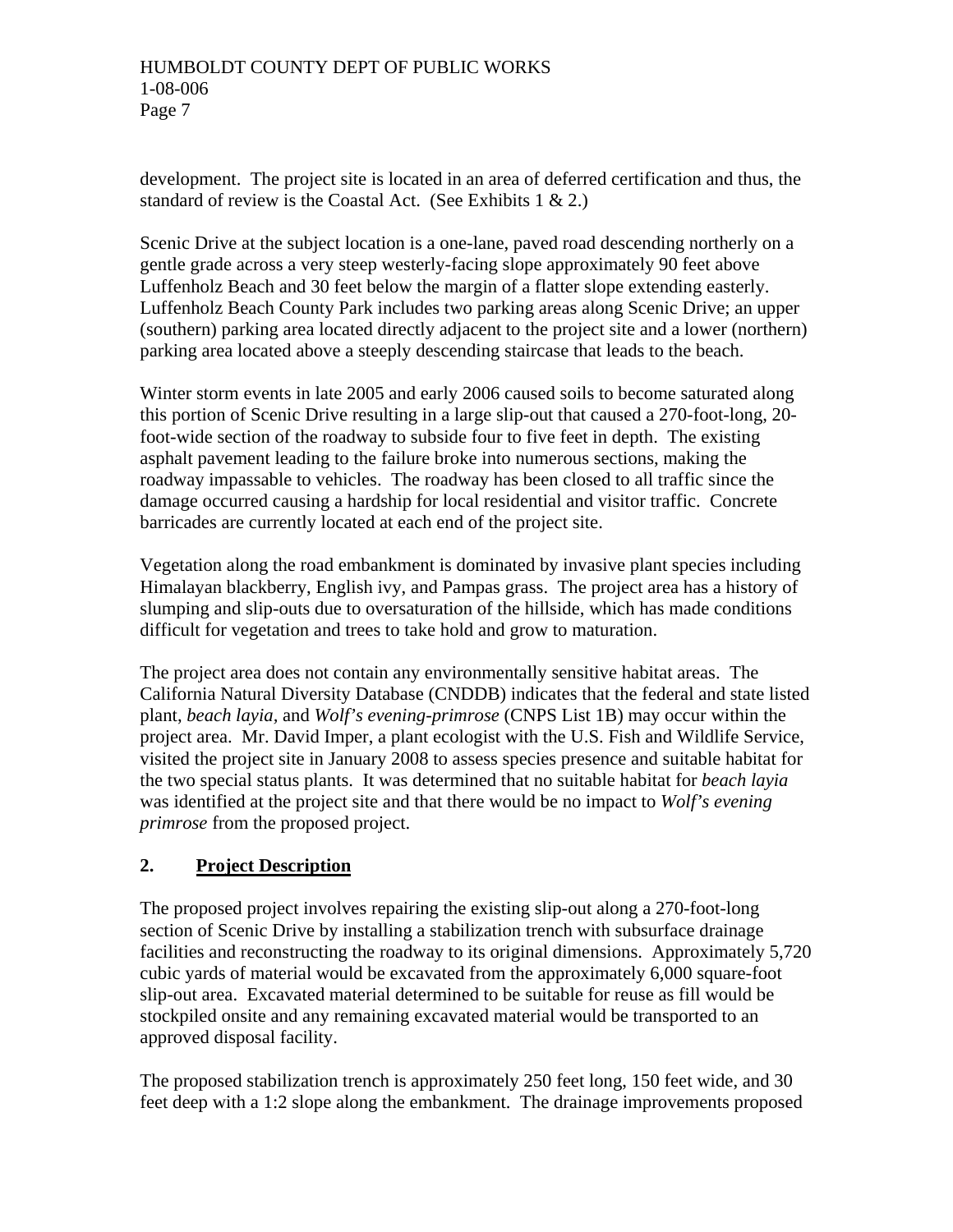to be installed within the stabilization trench include (1) a finger subdrain near the roadway and upslope embankment area, (2) a transverse subdrain along the downslope embankment, and (3) a lateral subdrain near the bottom of the trench. Approximately 545 feet of 8-inch perforated pipe would be used throughout the drainage system. A total of 2,300 square yards of filter fabric would line the bottom of the trench. Additionally, a centralized, 94-foot-long, 18-inch-diameter downdrain would be installed one foot below finished ground to convey stormwater runoff from the roadway down the embankment. A 90° elbow energy dissipater would be installed at the outlet of the downdrain.

Approximately 4,480 square yards of geogrid would be used to reinforce the reconstructed embankment. Finally, a 20-foot-wide roadway surface and a 2-foot-wide shoulder would be re-established with 110 cubic yards of Class 3 aggregate base and 90 tons of asphalt concrete.

No large, mature trees would be removed as a result of the project. Several trees less than 6-inches dbh would be removed along with the ground cover in the area to be excavated, which consists primarily of invasive weedy plant species. The applicant proposes to implement erosion control measures including a geoweb slope protection system, fiber rolls, and/or an erosion control blanket with weed-free straw. In addition, the applicant indicates that the contractor would be required to develop and implement a Storm Water Pollution Prevention Plan (SWPPP) for all areas of ground disturbance.

As noted above, Scenic Drive in the project location is currently closed and would remain closed, with the existing concrete barricades in place, during construction activities. The upper (southern) parking area of Luffenholz Beach County Park will be temporarily closed during construction and used as a staging area. The park and the lower (northern) parking area where the beach access stairway is located would remain open for public use. Proper signage and safety measures would be used to keep visitors away from the construction area and direct the public to open park facilities and trails.

The applicant estimates that the proposed project would take approximately 45 days (8- 10 weeks) to complete.

# **3. Geologic Stability**

Coastal Act Policies:

Section 30253 states in applicable part:

*New development shall:* 

*(1) Minimize risks to life and property in areas of high geologic, flood, and fire hazard.*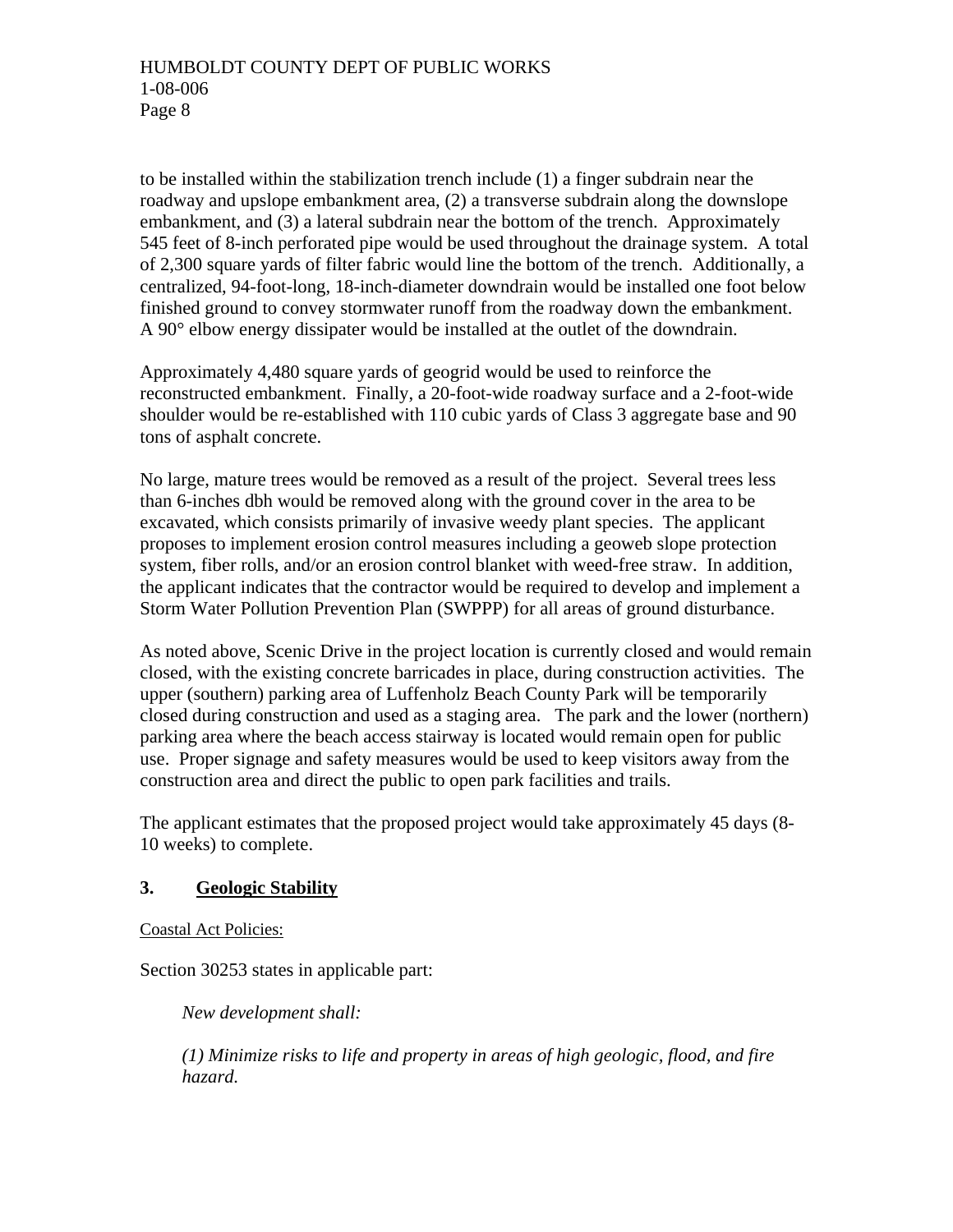*(2) Assure stability and structural integrity, and neither create nor contribute significantly to erosion, geologic instability, or destruction of the site or surrounding area or in any way require the construction of protective devices that would substantially alter natural landforms along bluffs and cliffs…* 

The project site encompasses a very steep westerly-facing slope approximately 90 feet above Luffenholz Beach and is subject to geologic hazards due to slope instability, fault activity, and groundwater seepage.

The applicant submitted a geologic report entitled "*Subsurface Investigation, Trinidad Scenic Drive, Vicinity PM 1.25*" prepared by Taber Consultants, Engineers and Geologists dated July 1994. (See Exhibit 4.) The stated purpose of the study is to "provide earth materials criteria for planning and design of remedial work at this roadway-slope distress location." The County notes that although the report was prepared in 1994 prior to the current slip-out failure, the road condition at this location has a history of similar failures - hence the reason the Taber report was prepared - and that the conclusions and recommendations contained in the report remain applicable to the current conditions at the project site.

Based on the subsurface investigation conducted by Taber, the report concludes that the underlying basic cause of slope events, similar to the current slip-out failure, is slope over-steepening from toe-of-slope erosion by undercutting wave action in areas of weak rock materials. The proximate cause of such distress is storm-induced seepage-pressure surcharge-loading, creating a hydraulically over-steepened slope of surficial earth materials. The report further concludes that contributory causes of instability may include disrupted subsurface drainage patterns from faulting, mechanical defects in the rock, and seepage surcharge-loading from upslope irrigation/septic systems.

The Taber report sets forth several recommendations and objectives for remedial work in the project area based on the geologic characteristics of the site. Specifically, the report recommends installing a subsurface, trenched drainage system to control surface drainage on-slope and along the roadway to reduce storm infiltration of fragile slopes and to provide relief for out of slope seepage. The proposed road repair work involving excavation of a stabilization trench and installation of a series of subgrade drainage features is based on the recommendations contained in the Taber report.

Coastal Commission staff geologist, Dr. Mark Johnsson, reviewed the proposed project and Taber report submitted by the applicant. Dr. Johnsson recommended several revisions to the project as originally proposed by the County, including installing the proposed downdrain below finished grade rather than along the surface of the slope, and installing an elbow energy dissipater at the outlet of the downdrain rather than a  $\frac{1}{4}$  to  $\frac{1}{2}$ ton rock energy dissipater. The County incorporated Dr. Johnsson's recommendations into the proposed project and submitted a revised set of design plans showing the changes to the downdrain. To ensure that the project is carried out consistent with the revised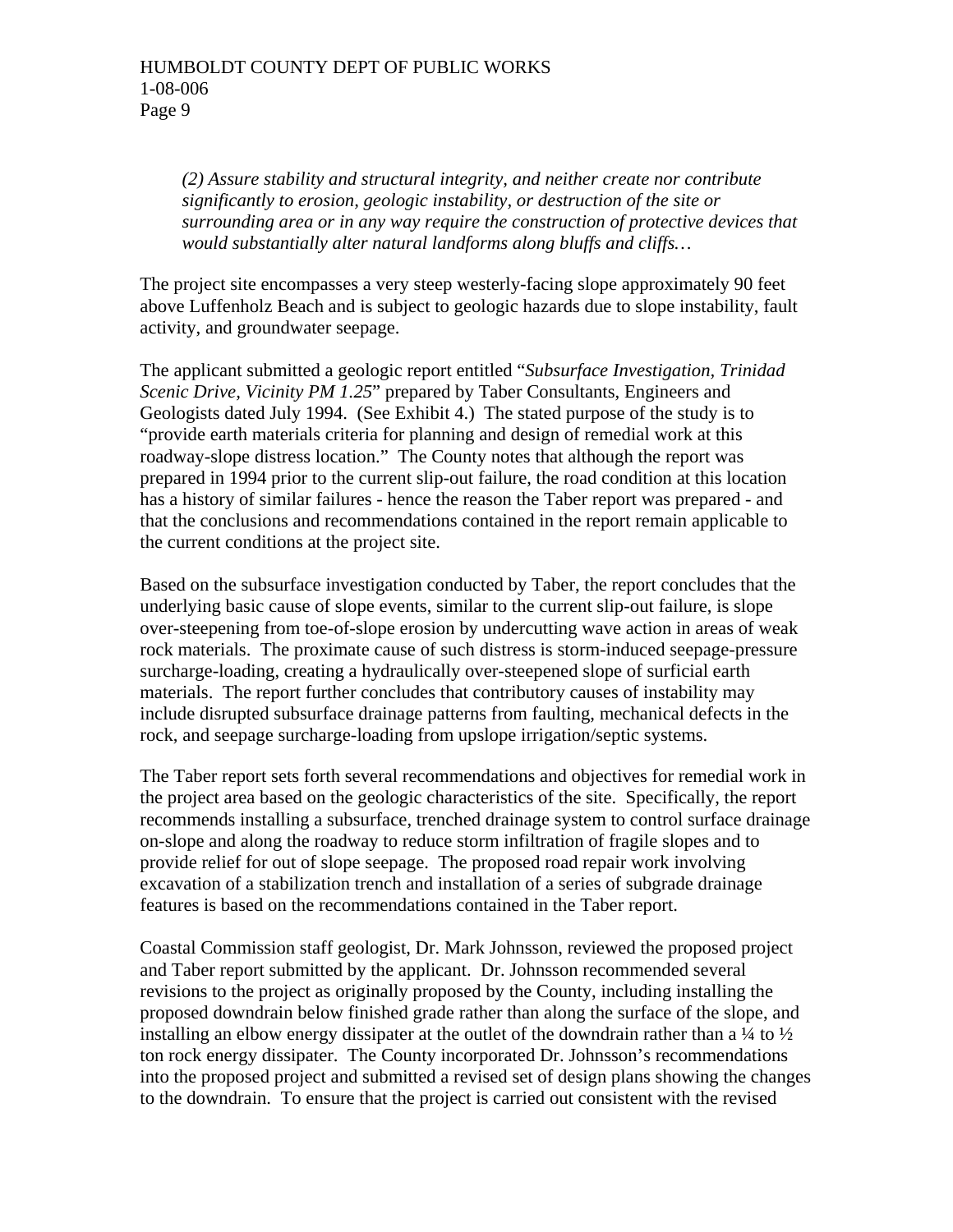plans as proposed, the Commission attaches Special Condition No. 1, which requires that project design and construction conform to the proposed design plans prepared by Humboldt County Department of Public Works dated March 11, 2008 and included as Exhibit No. 3.

Additionally, as discussed in detail in Finding #4 below, the Commission imposes Special Condition No. 2 that sets forth construction-related responsibilities and requires implementation of Best Management Practices (BMPs) including, in part, (1) installing a geoweb slope protection system, fiber rolls, and/or an erosion control blanket with weedfree straw, (2) maintaining on-site vegetation to the maximum extent possible during construction activities, and (3) replanting any disturbed areas with native vegetation immediately following project completion. The implementation of these types of Best Management Practices (BMPs) would result in the interception and containment of sediment during the construction of the project, reduce potential erosion prior to the full establishment of permanent vegetation on the exposed slope, and minimize geologic instability.

Notwithstanding the relative degree of insulation of the proposed project as designed from geologic hazards, the applicant is proposing to construct development that would be located on a steep slope that is actively eroding and has a history of episodic failures. Consequently, the development would be located in an area of high geologic hazard. Therefore, Special Condition No. 3 requires the applicant to assume the risks of extraordinary erosion and geologic hazards of the property and waive any claim of liability on the part of the Commission. Given that the applicant has chosen to implement the project despite these risks, the applicant must assume the risks. In this way, the applicant is notified that the Commission is not liable for damage as a result of approving the permit for development. The condition also requires the applicant to indemnify the Commission in the event that third parties bring an action against the Commission as a result of the failure of the development to withstand hazards.

The Commission thus finds that the proposed development, as conditioned, is consistent with the policies of the Coastal Act regarding geologic hazards, including Coastal Act Sections 30235 and 30253, since the development as conditioned (1) will not contribute significantly to the creation of any geologic hazards, and (2) will not have adverse impacts on the stability of the coastal bluff or on erosion.

#### **4. Protection of Water Quality**

Section 30230 of the Coastal Act states, in applicable part:

 *Marine resources shall be maintained, enhanced, and where feasible, restored. Special protection shall be given to areas and species of special biological or economic significance. Uses of the marine environment shall be carried out in a manner that will sustain the biological productivity of coastal waters and that will*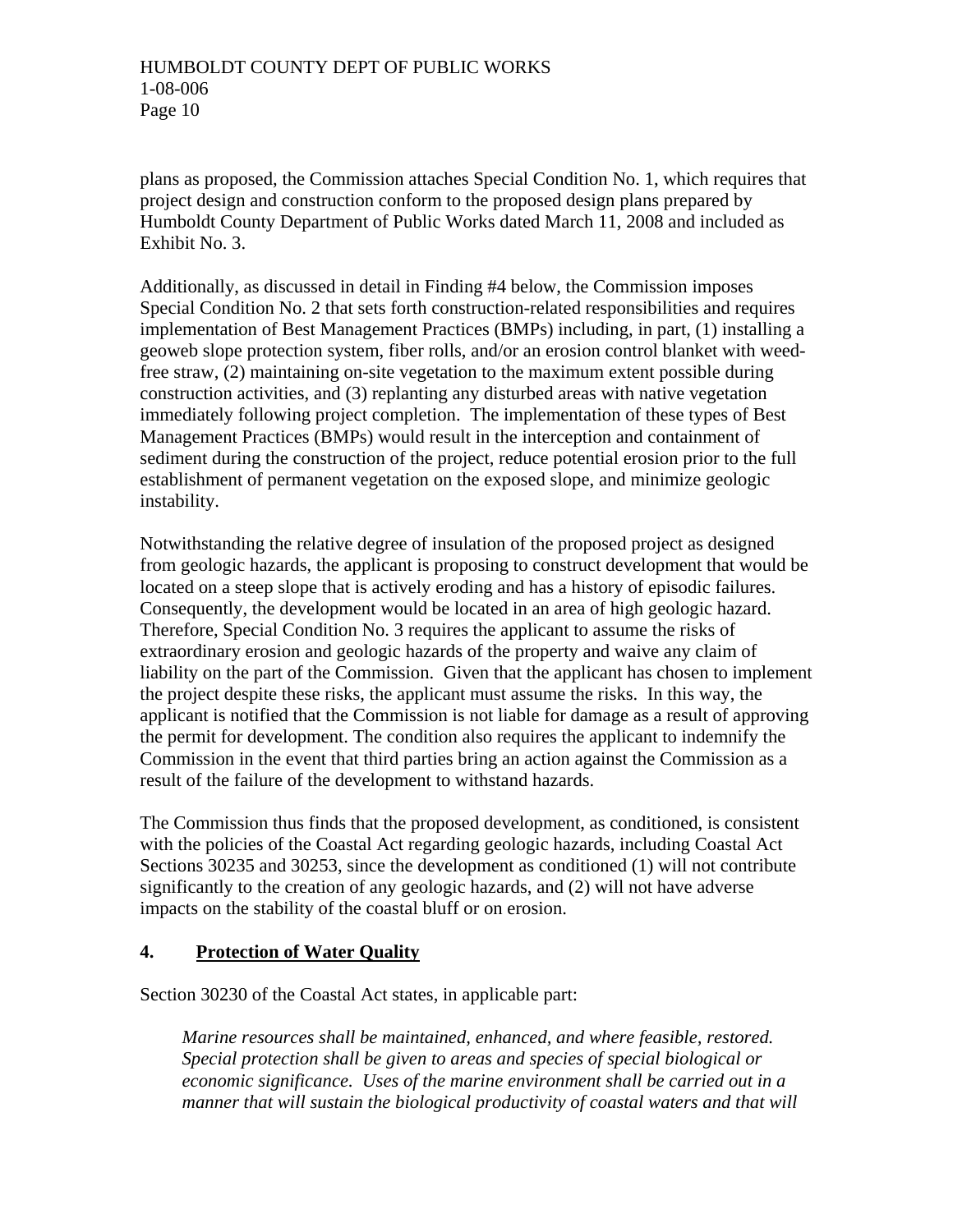*maintain healthy populations of all species of marine organisms adequate for long-term commercial, recreational, scientific, and educational purposes.* 

#### Section 30231 of the Coastal Act states:

*The biological productivity and the quality of coastal waters, streams, wetlands, estuaries, and lakes appropriate to maintain optimum populations of marine organisms and for the protection of human health shall be maintained and, where feasible, restored through, among other means, minimizing adverse effects of waste water discharges and entrainment, controlling runoff, preventing depletion of ground water supplies and substantial interference with surface water flow, encouraging waste water reclamation, maintaining natural vegetation buffer areas that protect riparian habitats, and minimizing alteration of natural streams.* 

#### Discussion

Coastal Act Sections 30230 and 30231 protect the biological productivity and quality of coastal waters, streams, and wetlands through, among other means, controlling runoff and maintaining natural vegetation.

As described above, the proposed project involves repairing and reconstructing a failed section of the roadway along Scenic Drive. Scenic Drive at the subject location is situated approximately 90 feet above Luffenholz Beach. Storm water runoff in the project area generally flows down the embankment toward the beach. As the proposed project involves a significant amount of grading and ground disturbance (5,720 cubic yards of material will be excavated from the approximately 6,000 square-foot slip-out area), potential adverse impacts to coastal water quality could occur in the form of increased turbidity from erosion and sedimentation.

Sediment and other pollutants entrained in runoff from the development that reaches the beach and ocean would contribute to degradation of the quality of marine waters and any intervening sensitive habitat. Sediment is considered a pollutant that affects visibility through the water, and affects plant productivity, animal behavior (such as foraging) and reproduction, and the ability of animals to obtain adequate oxygen from the water. Sediments may physically alter or reduce the amount of habitat available in a watercourse by replacing the pre-existing habitat structure with a stream-bottom habitat composed of substrate materials unsuitable for the pre-existing aquatic community. In addition, sediment is the medium by which many other pollutants are delivered to aquatic environments, as many pollutants are chemically or physically associated with these sediment particles.

To avoid such impacts, the applicant proposes to implement general erosion control measures during construction including the use of a geoweb slope protection system, fiber rolls, and/or an erosion control blanket with weed-free straw. The implementation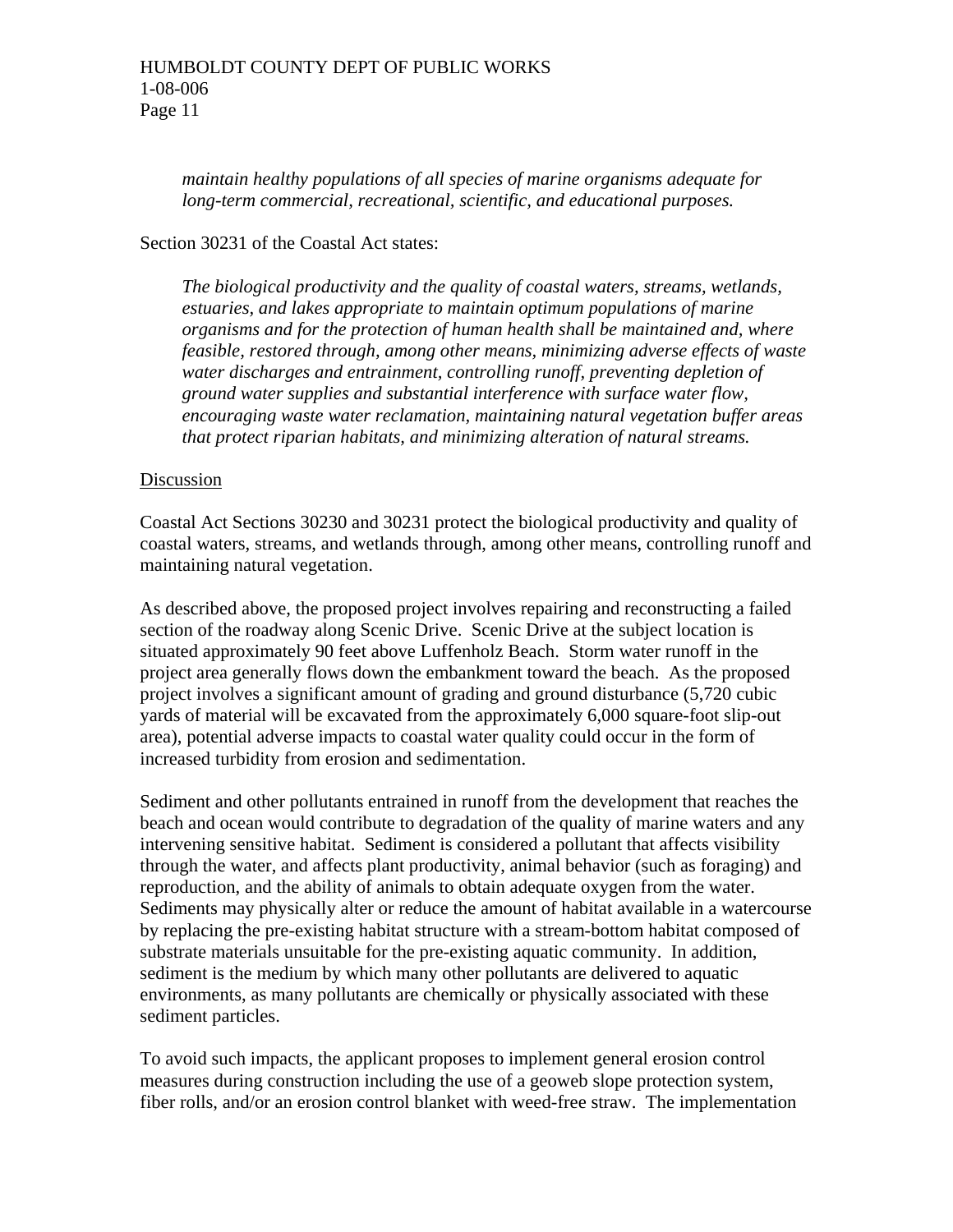of these types of Best Management Practices (BMPs) would result in the interception and containment of sediment during the construction of the project and would also reduce potential erosion prior to the full establishment of permanent vegetation on the exposed embankment. The applicant also proposes that immediately after project completion, all disturbed ground will be seeded with a mix of fast-growing native grasses such as Cucamonga brome (*Bromus carinatus),* three-weeks fescue *(Vulpia microstachys),* and tomcat clover (*Trifolium wildenovii)* and mulched with 2-inches of weed-free straw. In addition, the applicant indicates that the contractor will be required to develop and implement a Storm Water Pollution Prevention Plan (SWPPP) for all areas of ground disturbance.

To ensure that Best Management Practices (BMPs) are implemented during the project, the Commission imposes Special Condition No. 2 that sets forth construction-related responsibilities. These required BMPs include (a) installing a geoweb slope protection system, fiber rolls, and/or an erosion control blanket with weed-free straw as proposed to prevent the entrainment of sediment and the entry of polluted stormwater runoff into coastal waters, (b) disposing of any excess excavated material and construction debris resulting from construction activities at a disposal site outside the coastal zone or within the coastal zone pursuant to a valid coastal development permit; (c) maintaining on-site vegetation to the maximum extent possible during construction activities; (d) limiting all grading activity to the dry season between April  $15<sup>th</sup>$  and October 31<sup>st</sup>; (e) containing all on-site stockpiles of soil and construction debris at all times; and (f) replanting any disturbed areas with native vegetation immediately following project completion as proposed.

Therefore, as conditioned, the Commission finds that the biological productivity and quality of coastal waters will be maintained and the project, as conditioned, is consistent with Sections 30230 and 30231 of the Coastal Act.

# **5. Public Access**

Section 30210 of the Coastal Act requires that maximum public access shall be provided consistent with public safety needs and the need to protect natural resource areas from overuse. Section 30212 of the Coastal Act requires that access from the nearest public roadway to the shoreline be provided in new development projects except where it is inconsistent with public safety, military security, or protection of fragile coastal resources, or adequate access exists nearby. Section 30211 requires that development not interfere with the public's right to access gained by use or legislative authorization. Section 30214 of the Coastal Act provides that the public access policies of the Coastal Act shall be implemented in a manner that takes into account the capacity of the site and the fragility of natural resources in the area. In applying Sections 30210, 30211, 30212, and 30214 of the Coastal Act, the Commission is also limited by the need to show that any denial of a permit application based on these sections, or any decision to grant a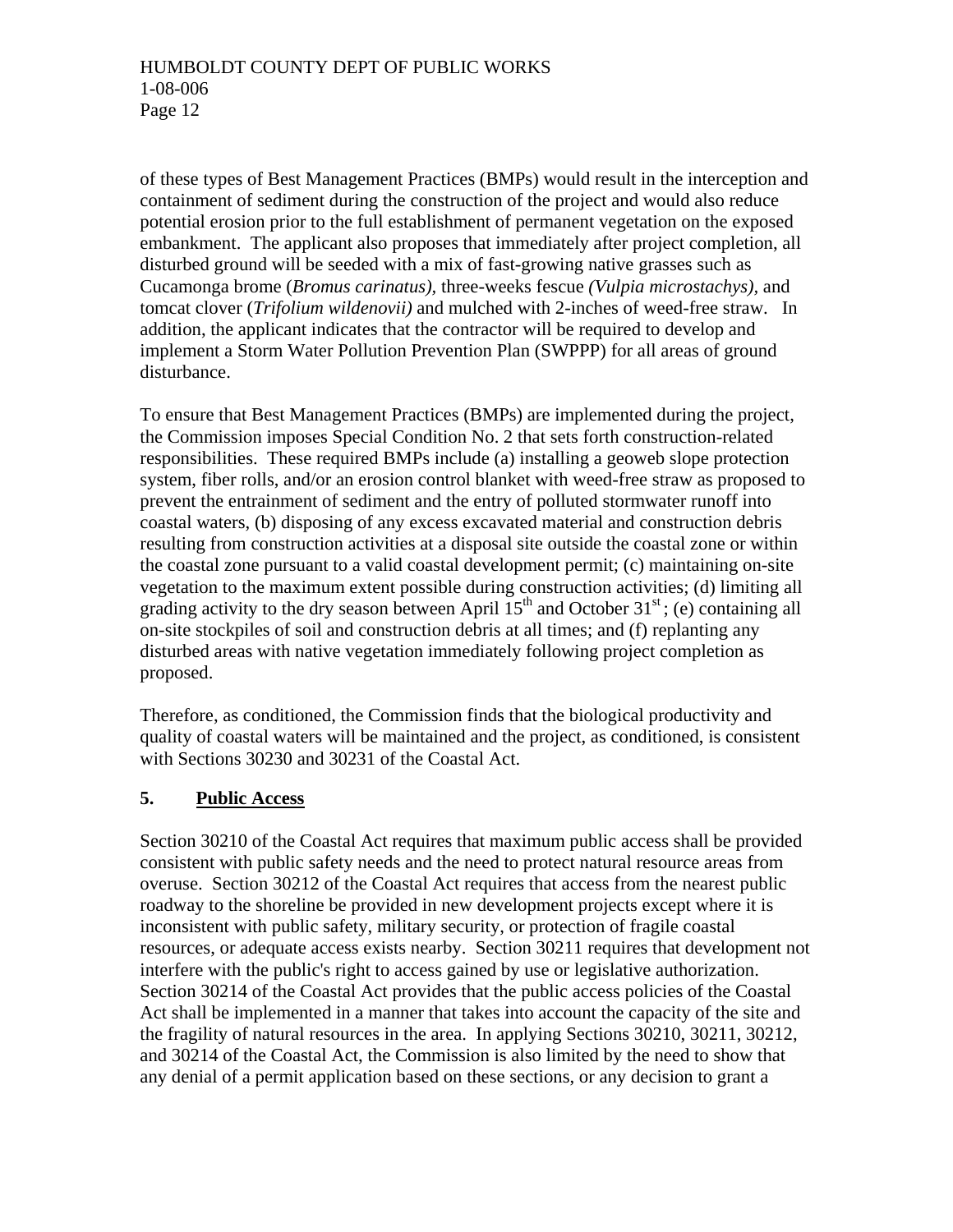permit subject to special conditions requiring public access, is necessary to avoid or offset a project's adverse impact on public access.

The proposed project is located along Scenic Drive adjacent to Luffenholz Beach County Park. Scenic Drive provides access to several public beaches, trails, and facilities along its approximately three mile stretch west of Highway 101 and provides an important public access connection to the City of Trinidad. Scenic Drive has been closed to through traffic since the slip-out occurred in the winter of 2005-2006. The proposed project would repair and reconstruct the failed roadway and thus, would facilitate public access to and along this stretch of coast.

The project will not have significant adverse impacts on public access. As described above, Luffenholz Beach County Park includes two parking areas along Scenic Drive; an upper parking area located directly adjacent to the project site and a lower parking area located above a steeply descending staircase that leads to the beach. The upper (southern) parking area of Luffenholz Beach County Park will be temporarily closed during construction and used as a construction materials stockpiling and equipment staging area. However, the park and the lower (northern) parking area where the beach access stairway is located will remain open for public use. Proper signage and safety measures will be used to keep visitors away from the construction area and direct the public to open park facilities and trails. Moreover, the proposed project would not create any new demand for public access or otherwise create any other burdens on public access.

Therefore, the Commission finds that the proposed project does not have any significant adverse effect on public access, and that the project as proposed without new public access is consistent with the requirements of Coastal Act Sections 30210, 30211, 30212, and 30214.

# **6. California Environmental Quality Act**

The County determined that the proposed project is exempt from CEQA review pursuant to Section 15301 (Existing Facilities) and Section 15304 (Minor Alterations to Land) and prepared a Notice of Exemption accordingly.

Section 13096 of the Commission's administrative regulations requires Commission approval of a coastal development permit application to be supported by findings showing that the application, as modified by any conditions of approval, is consistent with any applicable requirement of the California Environmental Quality Act (CEQA). Section 21080.5(d)(2)(A) of CEQA prohibits a proposed development from being approved if there are feasible alternatives or feasible mitigation measures available, which would substantially lessen any significant adverse effect the proposed development may have on the environment. The Commission incorporates its findings on Coastal Act consistency at this point as if set forth in full. As discussed above, the proposed project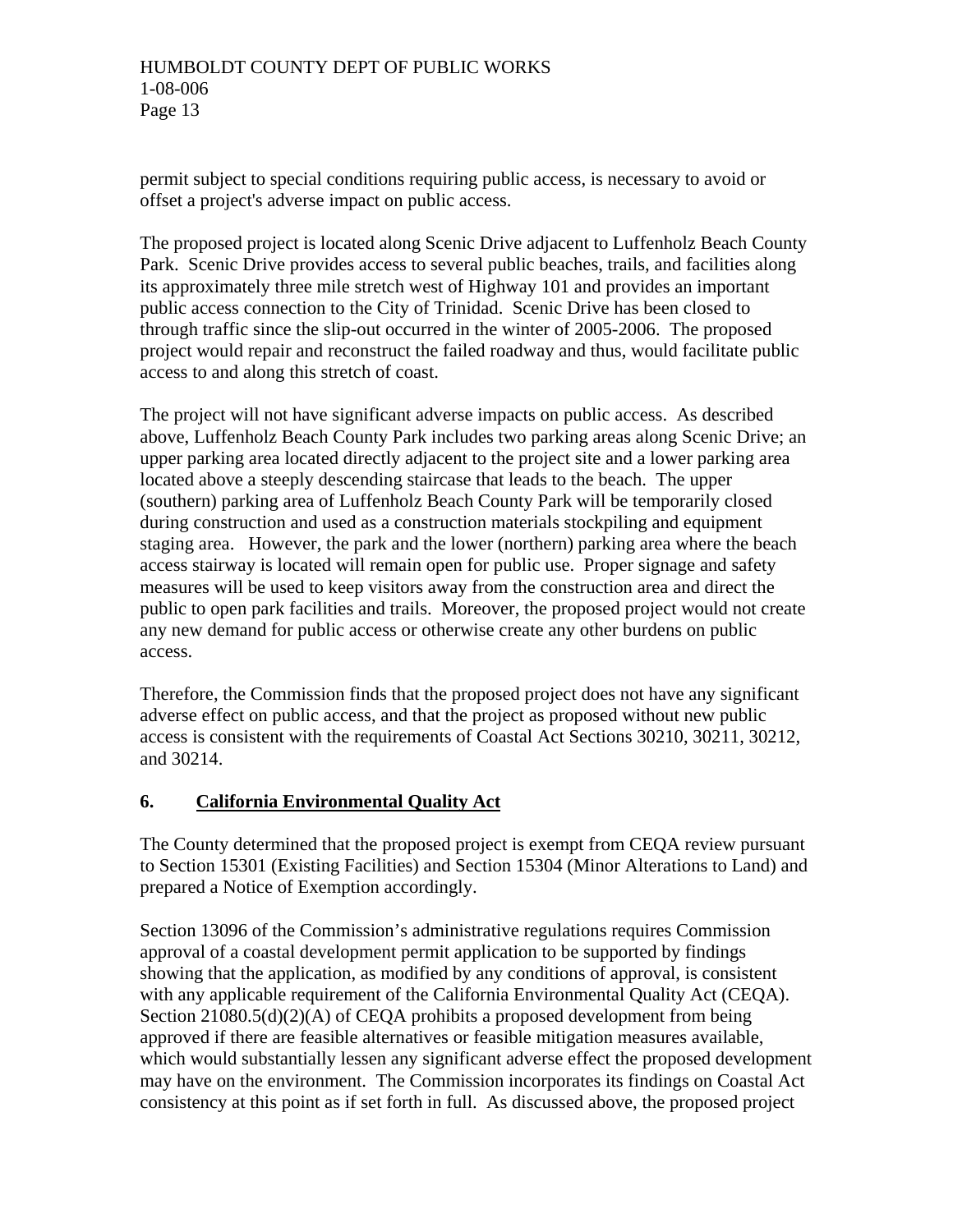has been conditioned to be found consistent with the policies of the Coastal Act. These findings address and respond to all public comments regarding potential significant adverse environmental effects of the project that were received prior to preparation of the staff report. Mitigation measures that will minimize or avoid all significant adverse environmental impact have been required. As conditioned, there are no feasible alternatives or feasible mitigation measures available, beyond those required, which would substantially lessen any significant adverse impact that the activity would have on the environment. Therefore, the Commission finds that the proposed project, as conditioned to mitigate the identified impacts, can be found consistent with the requirements of the Coastal Act and to conform to CEQA.

# **EXHIBITS:**

- 1. Regional Location Map
- 2. Vicinity Map
- 3. Project Plans
- 4. Excerpts of Geological Report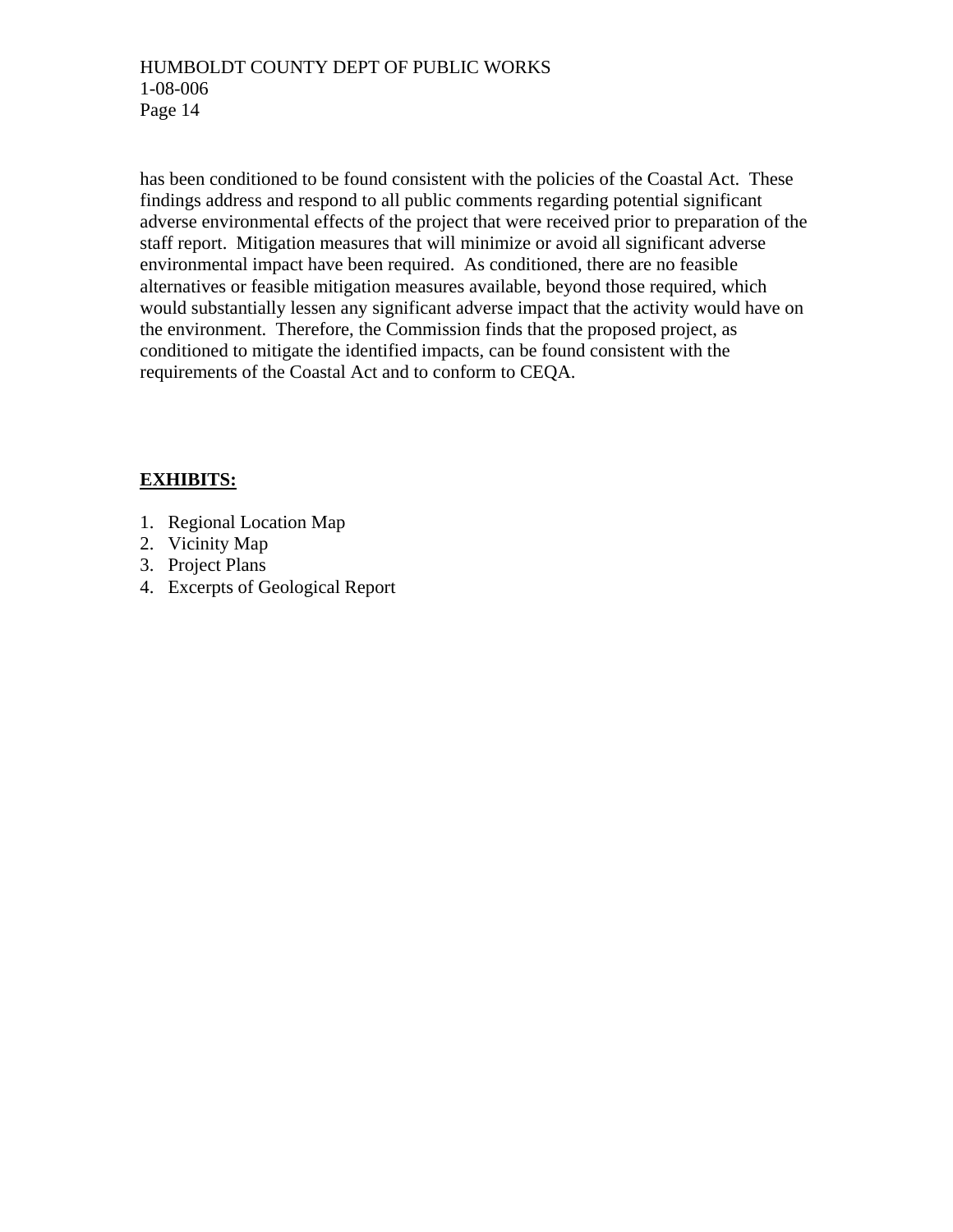# **ATTACHMENT A**

# STANDARD CONDITIONS:

- 1. Notice of Receipt and Acknowledgment. The permit is not valid and development shall not commence until a copy of the permit, signed by the permittee or authorized agent, acknowledging receipt of the permit and acceptance of the terms and conditions, is returned to the Commission office.
- 2. Expiration. If development has not commenced, the permit will expire two years from the date on which the Commission voted on the application. Development shall be pursued in a diligent manner and completed in a reasonable period of time. Application for extension of the permit must be made prior to the expiration date.
- 3. Interpretation. Any questions of intent of interpretation of any condition will be resolved by the Executive Director or the Commission.
- 4. Assignment. The permit may be assigned to any qualified person, provided assignee files with the Commission an affidavit accepting all terms and conditions of the permit.
- 5. Terms and Conditions Run with the Land. These terms and conditions shall be perpetual, and it is the intention of the Commission and the permittee to bind all future owners and possessors of the subject property to the terms and conditions.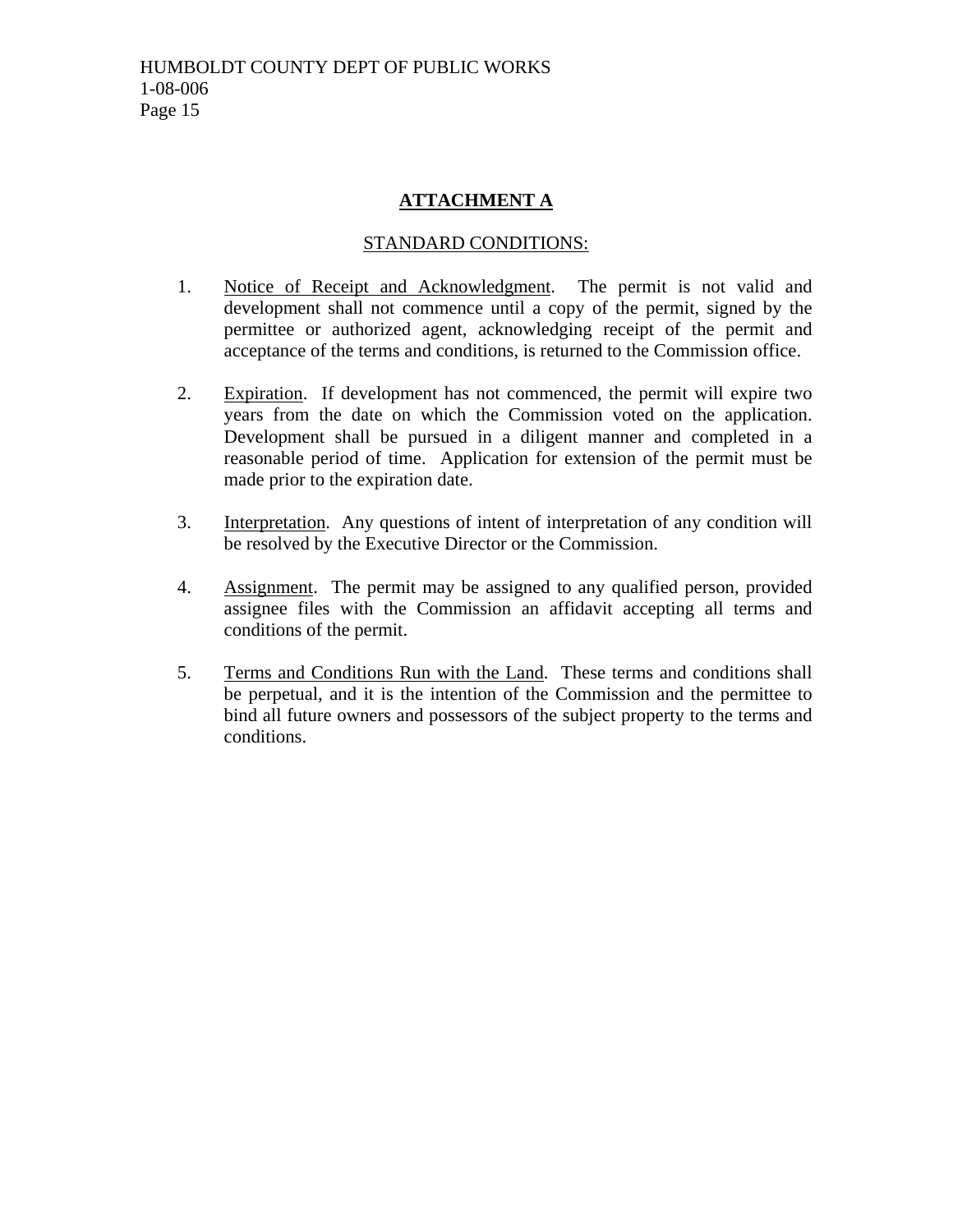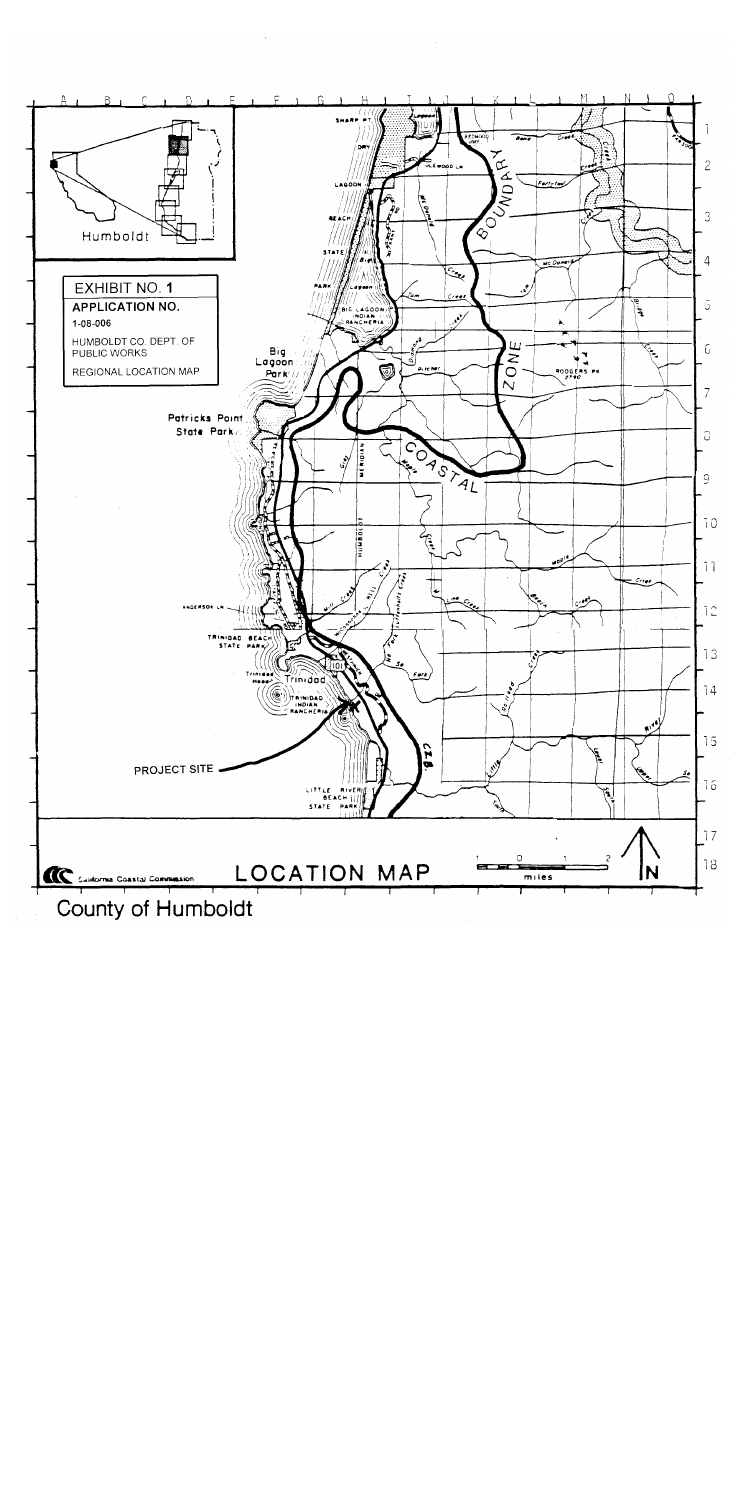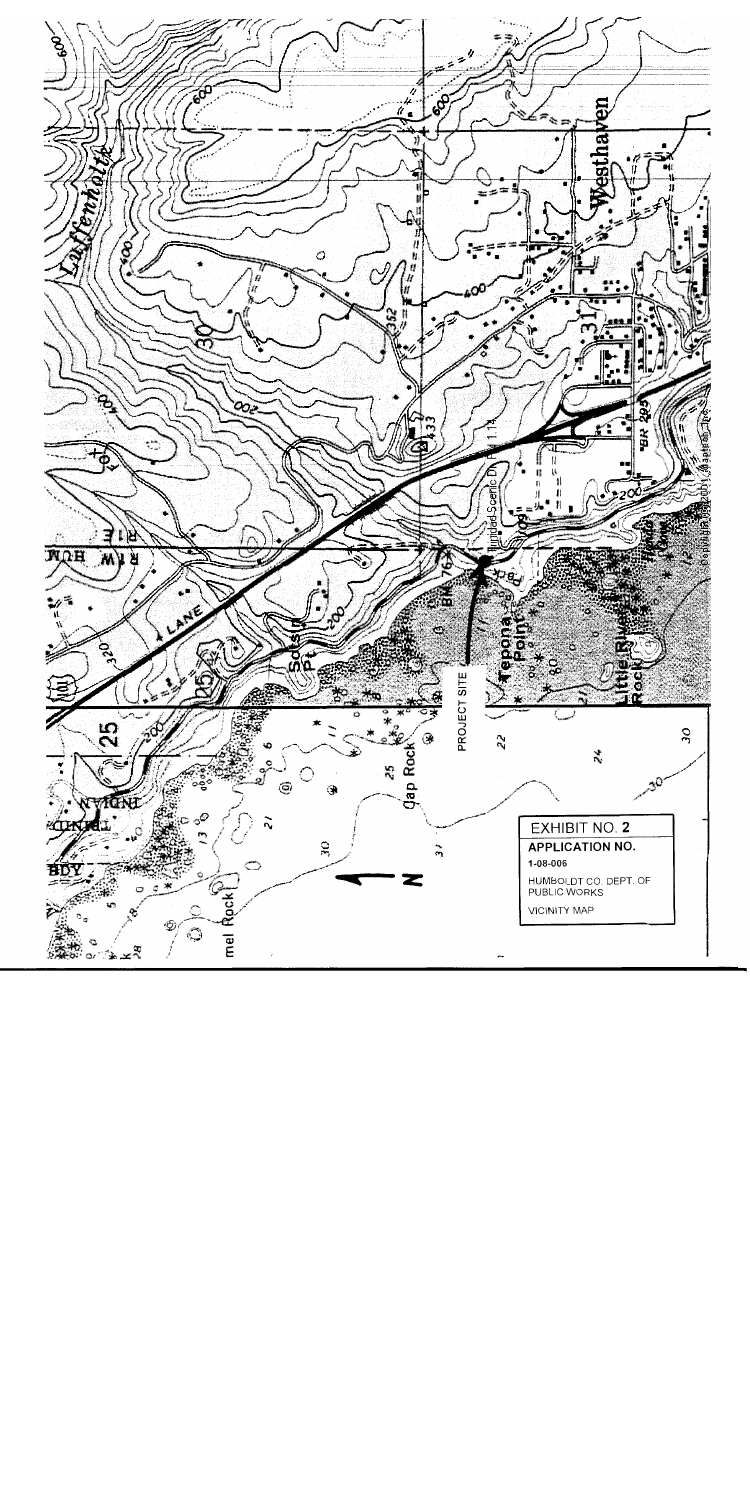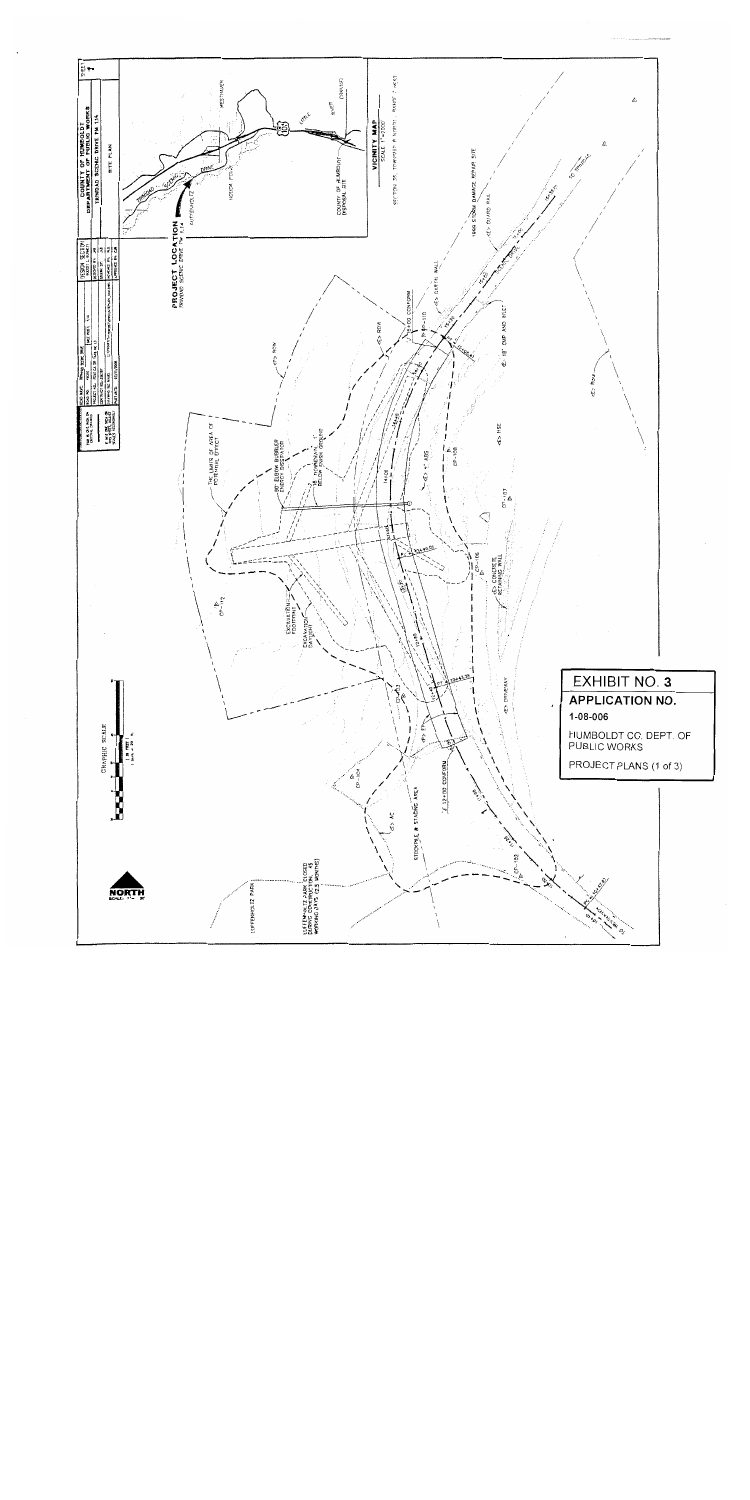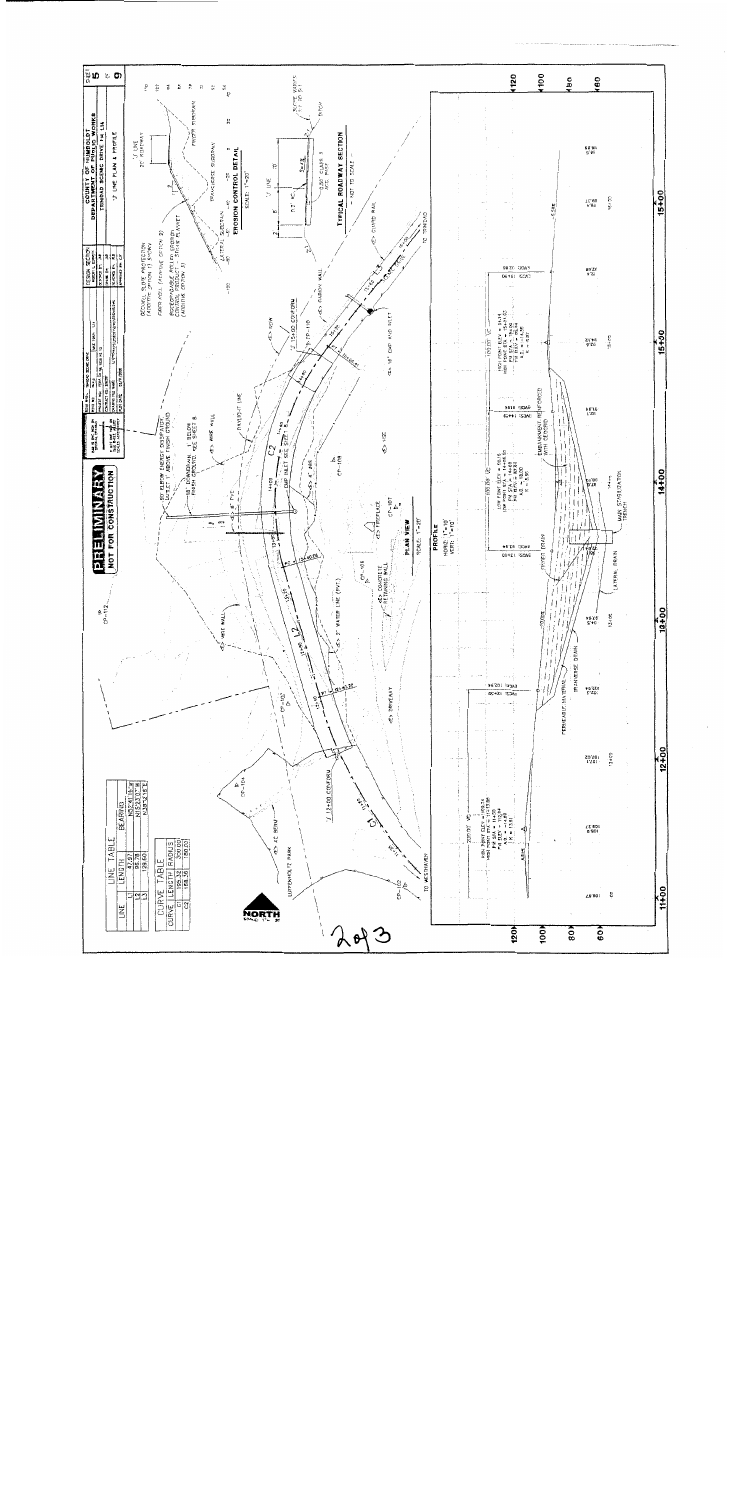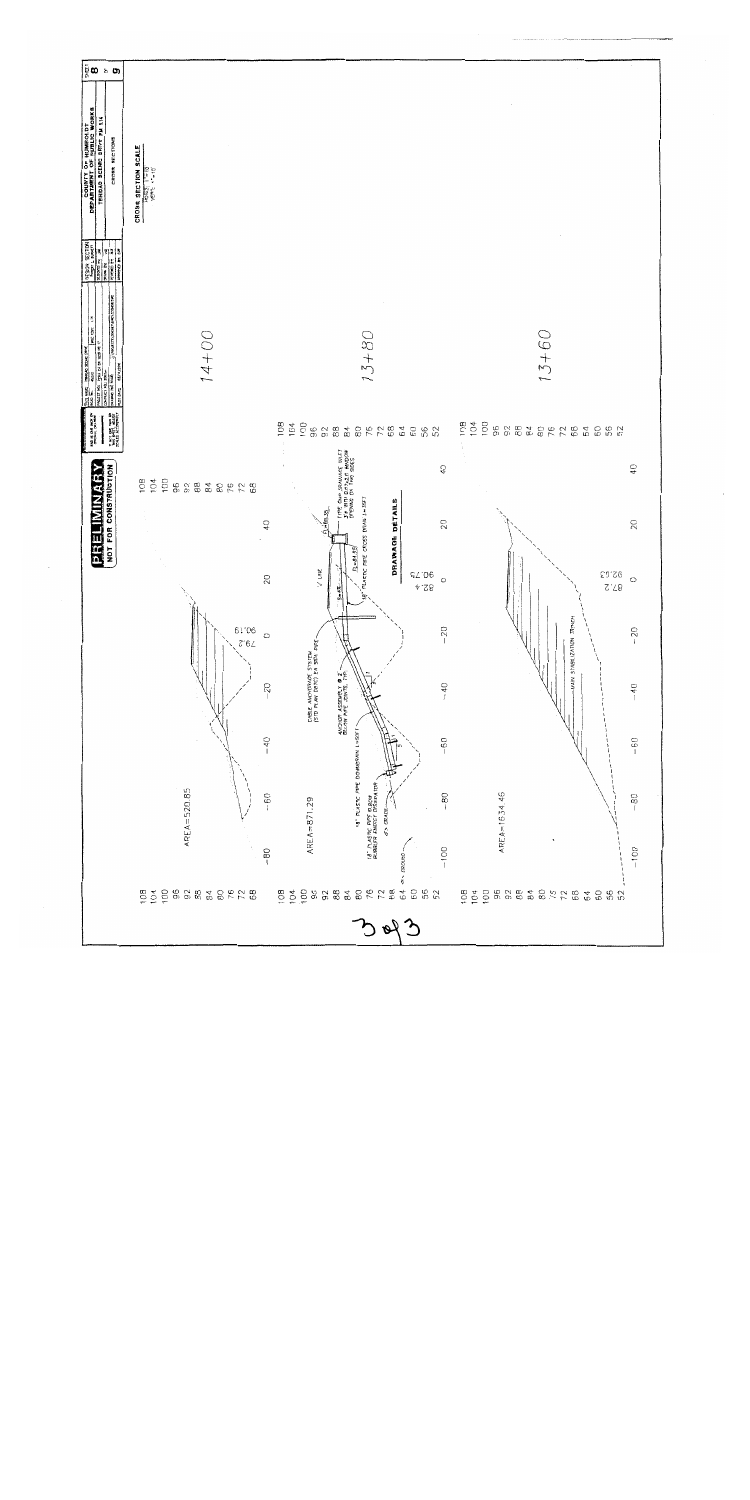

536 Galveston Street West Sacramento, CA 95691 (916) 371-1690  $(707) 575 - 1568$ Fax (916) 371-7265

# SUBSURFACE INVESTIGATION Trinidad Scenic Drive Vicinity PM 1.25

 $4MS10$ 

Humboldt County, California

 $(41124-A1:148N:328W)$ 

1P1/393/85-2

June, 1994

EXHIBIT NO. 4 **APPLICATION NO.** 1-08-006 HUMBOLDT CO. DEPT. OF PUBLIC WORKS EXCERPTS OF GEOLOGICAL

REPORT (1 of 10)

**Taber Consultants Engineers and Geologists** 

Printed on recycled paper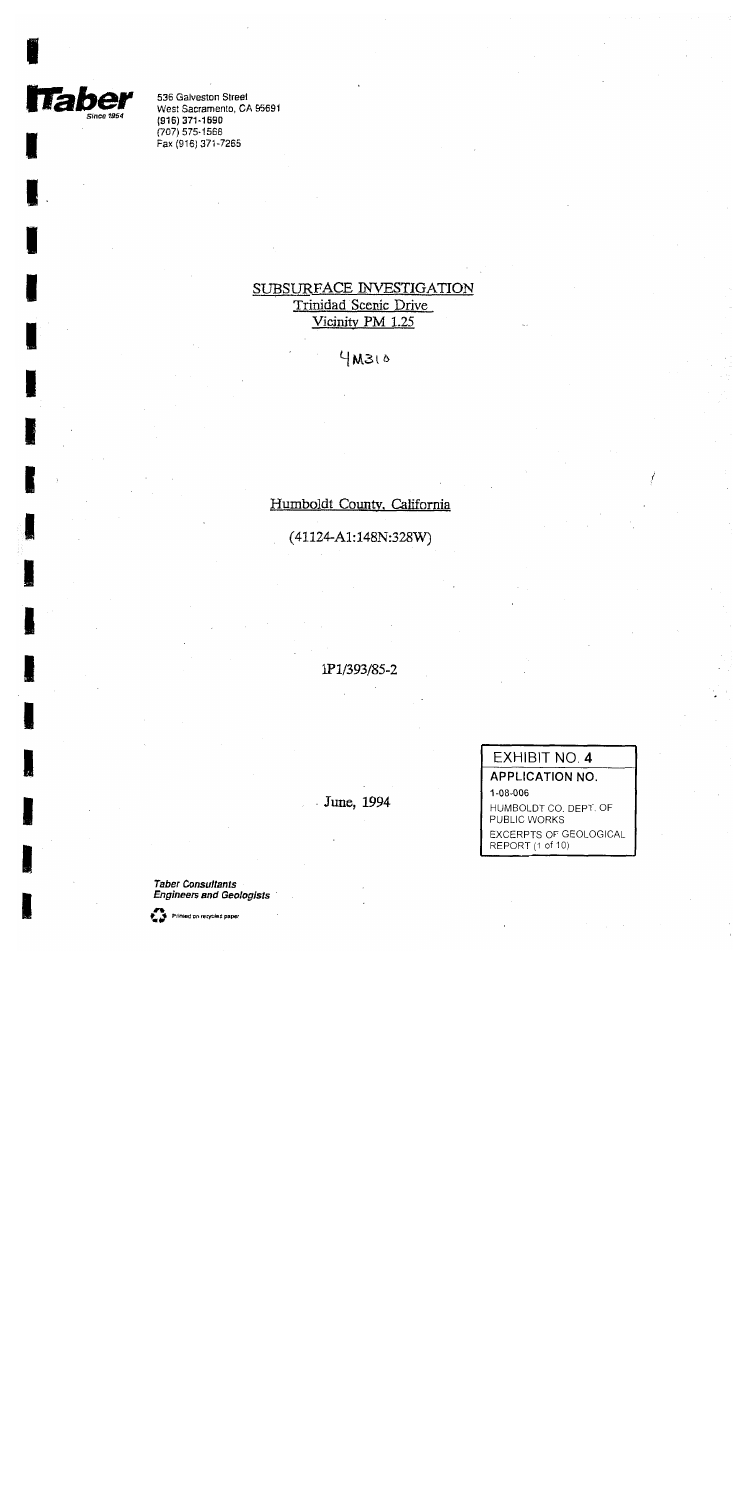

slotted PVC pipe was inserted to depth 59 ft; fully-recovered, stabilized water levels were not measured. It is notable that the one boring (B-5) augered into rock encountered free water at the subsequently measured level--and near rock surface.

 $-10-$ 

The indicated water levels are also consistent with the observed out-of-slope seepage (generally along subjacent slopes at/below elev. 70). Groundwater flow within the underlying rock unit is expected to be highly-variable; typically very limited, but likely locally significant along planes of weakness (shear zones, bedding/fracture planes, etc). The overlying terrace materials are considered relatively permeable and groundwater flow within this unit is likely rapid; seasonal saturation of these materials could be expected. The buildup of seepage pressures along the interface of the terrace and rock units, and at the interfaces of individual slide blocks, is considered probable during the wet season and a major factor in both overall and local slope instability. Direct influence of Trinidad Fault on the groundwater regime in the immediate vicinity is not clear, but disrupted and/or impaired drainage patterns as a result of faulting would not be unexpected.

#### Conclusions and Discussion

Based on the foregoing, it is concluded that the underlying basic cause of current slope events is (physical) slope over-steepening from toe-of-slope erosion by undercutting wave action in areas of weak rock materials; that the proximate cause of

 $A410$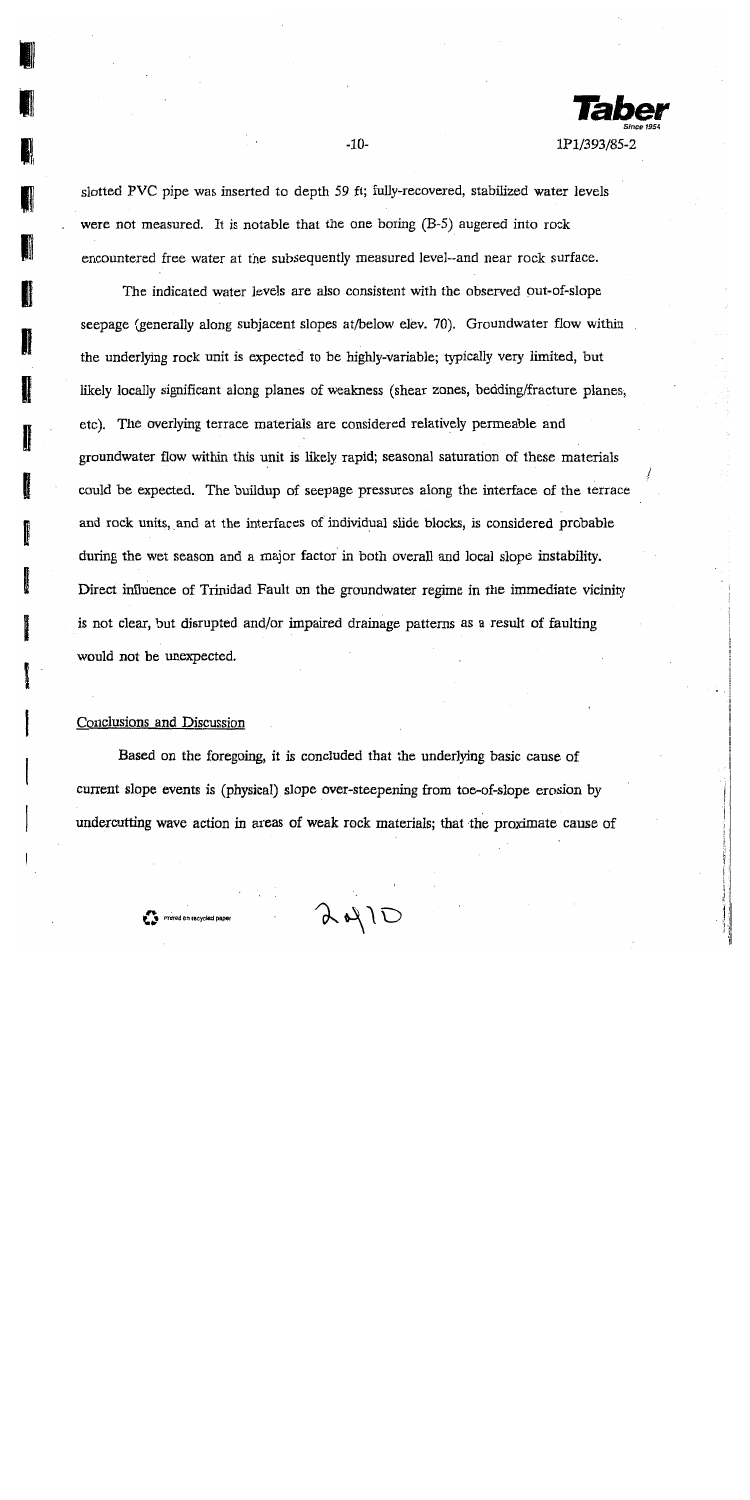

current distress is storm-induced seepage-pressure surcharge-loading, creating an (hydraulically) over-steepened slope of surficial earth materials. Contributory causes of instability may include disrupted subsurface drainage patterns from faulting, mechanical defects in the rock and seepage surcharge-loading from upslope irrigation/septic systems.

 $-11-$ 

An ultimate objective of remedial work could be a functional equivalent of the original roadway in terms of geometry and serviceability; it appears likely that to approach such an objective, extensive off-site work would be required and there would be direct involvement of existing improvements. The objective of an intermediate level of remedial work could be to maintain an improved approximation of the existing roadway at a substantially higher level of serviceability; such work would require extensive grading and subdrainage of the slope below the roadway-with significant construction period risk to upslope improvements, and would be susceptible to loss, damage or loss of function by off-site events. An objective of a "lower-end" level work would be to provide "minimal" roadway service—that is, a facility much the same as the existing, but with reduced probability of severance by sudden slope movements; such work is consistent with amelioration of the slope conditions most directly and clearly related to storm-effects, and with goals of the work being essentially within County right-of-way/ property without degradation of upslope conditions.

 $O(Nd)$ 

Ï

I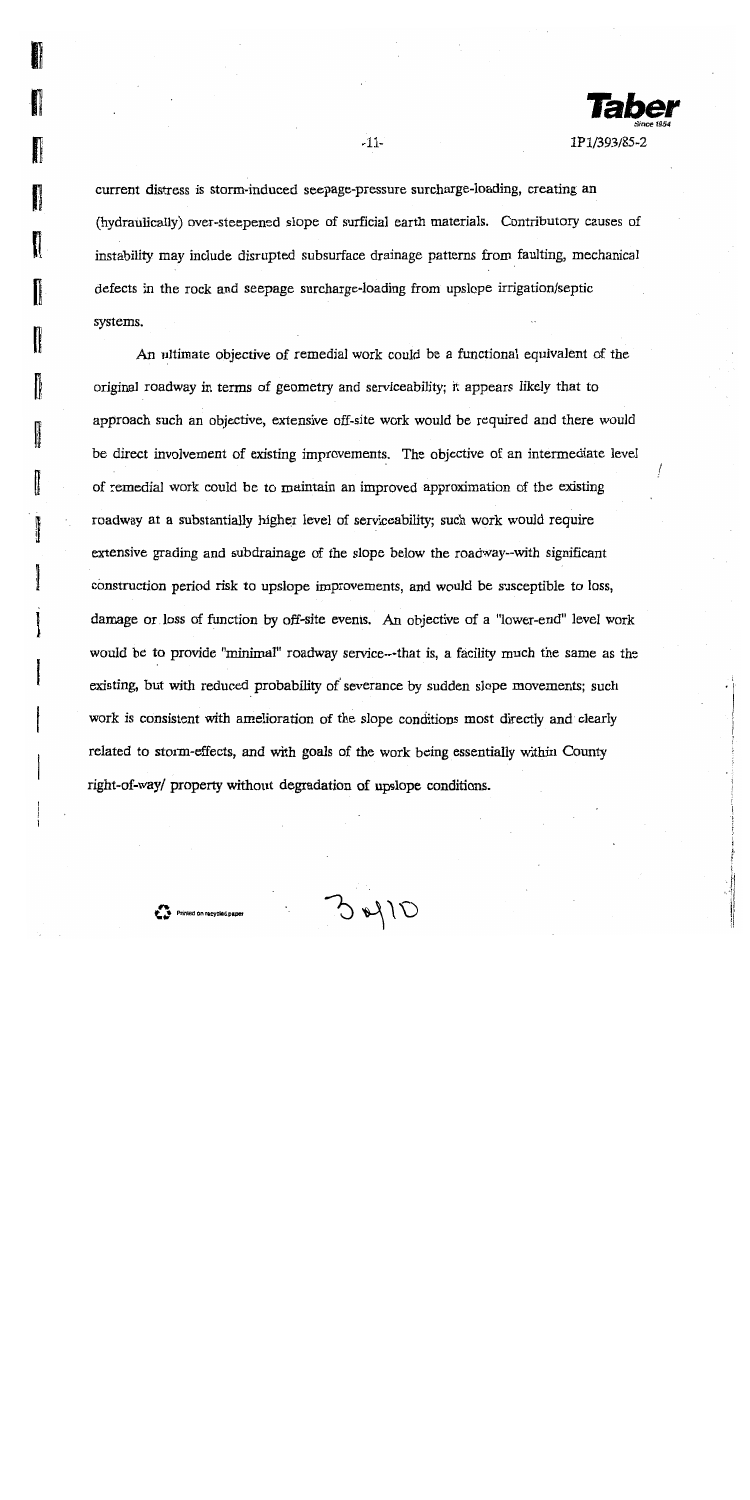

A functional equivalent of the original roadway is not considered reasonablyachievable on the existing roadway location. Retreat from the sea cliff is visualized to obtain isolation from on-going beach erosion and the most active part of the overall slope, and to provide for stabilizing construction both below and above roadway. Stabilization work would be visualized as likely to include deep, drained fill(s) buttressing both the roadway area and the area upslope from the roadway; construction period stabilization of the slope above remedial excavation could include a complex, extensive subdrainage system. Suitability of such work would be dependent in part on consistency with serviceability levels achievable on other adjacent/connecting portions of the route. Planning and design of such work should also be supported by extensive additional geotechnical exploration and evaluation.

 $-12-$ 

An intermediate level of work would be directed toward achieving appropriate slope stability below the roadway consistent with a wider traffic-way and reduced maintenance for improved service at a high level of reliability with respect to subjacent slope conditions—and to improve upslope stability as possible without encroachment. Deep, drained buttress fills are visualized; the fills would of geometric-necessity encroach on the strand, and slope protection would be an essential element of embankment toes. In reduction of risks associated with upslope stability during construction (i.e., the buttress excavation backslopes), either a lower projected service level associated with limited extent of buttress/on slope work could be considered or a

 $T/RH$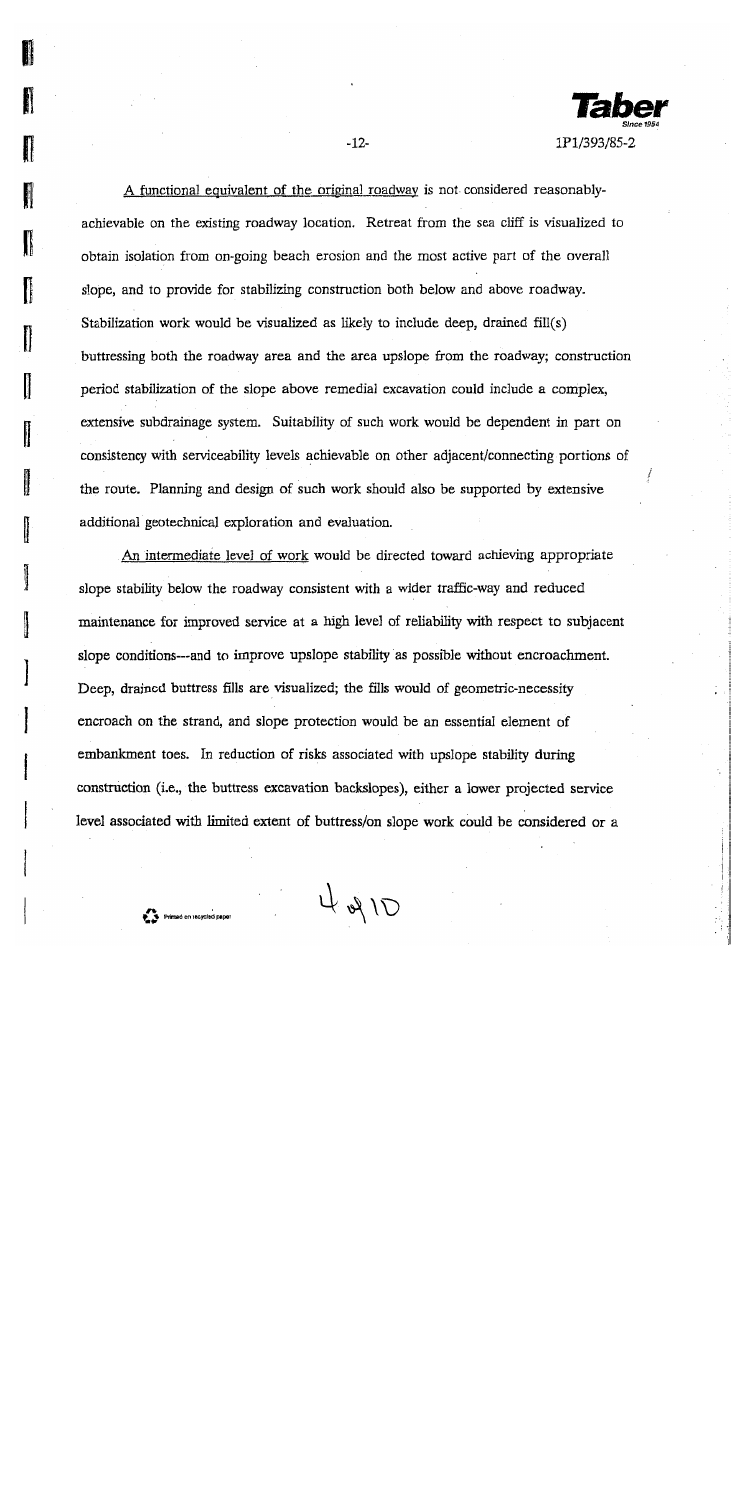1P1/393/85-2

complex subdrainage and/or grading scheme for backslope stability would be needed. The work would in any event be susceptible to significant damage or loss if slide-blocks upslope and east of roadway were activated; insufficient data is available to assess the probabilities of upslope activation. Justification of the level of this work might also well be linked with serviceability of other portions of the route.

"Lower-end" level of work would be closely-restricted to the current activity-areas impinging on roadway. At the northerly location it could be directed toward a "stiffening" of the most fragile portion of slope by means of limited subdrainage, slope trimming, surface drainage, select materials placement and nominal-dimension loaddistribution elements. At the southerly site, reflecting apparent slide-block coherence and extent of roadway involvement, a comparable level of work would be expected to be levelling of a restricted roadway-width with load distribution elements and, possibly some subdrainage. This level of work anticipates significant subsequent roadway-site distortions; remedial elements must accommodate these without a loss of function which would contribute to stability degradation.

The following is basic to the foregoing discussion: The entire slope is likely "active"—albeit at different levels of activity; stability conditions at the roadway cannot be isolated from stability of the entire slope, and structural resolutions of roadway service deficiencies would be subject to extremely large earth loads and/or displacements. The slopes immediately above (particularly on the north) and below the

 $U/d$   $\sigma$ 

Parties Printed on recycled paper

**ANGER** 

 $\frac{1}{2}$ 

takin.<br>K

II

J

 $-13-$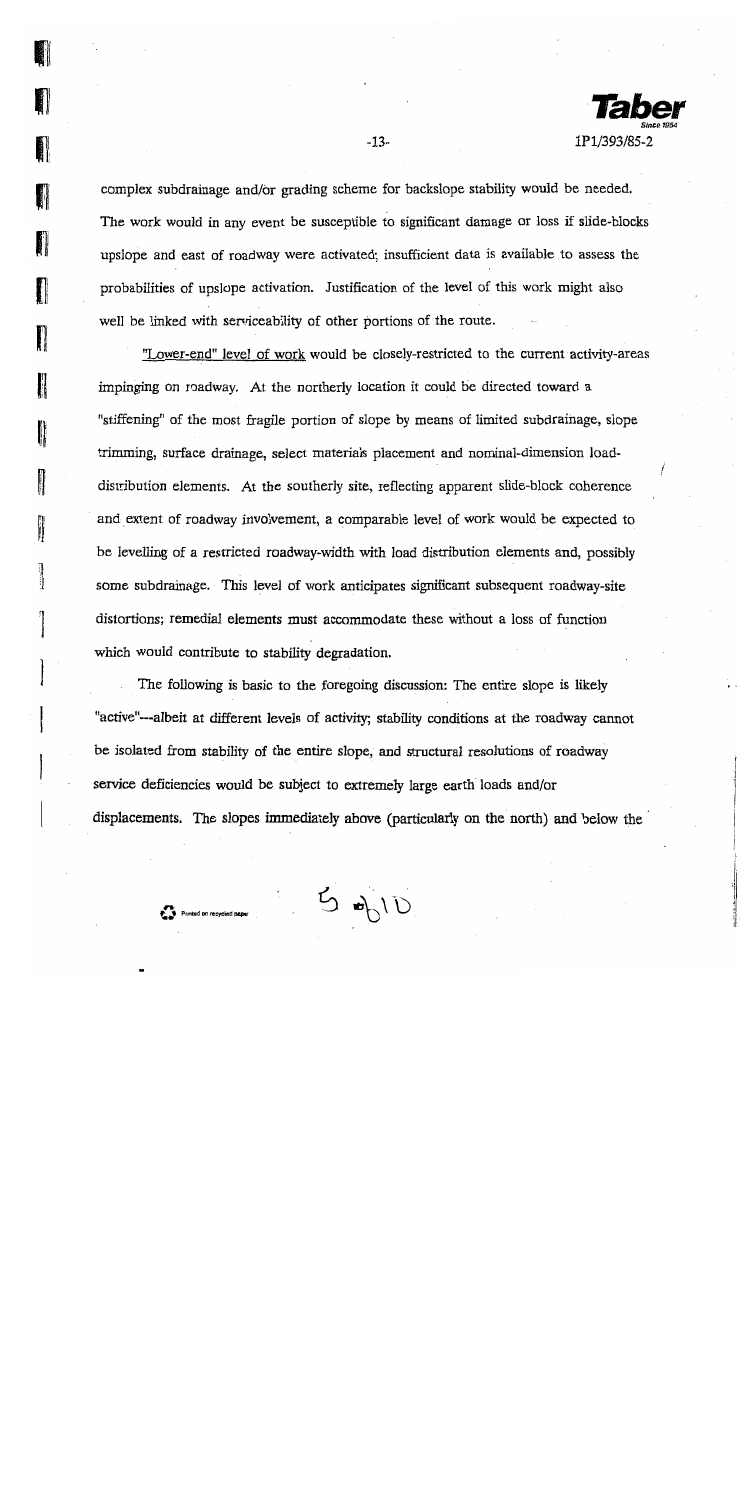

sites are demonstrably barely stable (at least seasonally), and essentially any incremental effective loading on-slope--i.e., cuts, fills, etc--would be adverse; walls or retention structures, etc with direct bearing loads exceeding effective-slope-load relief that can be achieved (by grading, subdrainage, etc.) would not be expected to have significant useful life.

 $-14-$ 

#### Recommendations

Within perceived project criteria, the "lower-end"--or similar--work discussed above appears to be appropriate. The recommendations following are generally in order of perceived importance; modification or extension thereof is not precluded; supplemental recommendations are available and expected upon modification or further definition of goals. Figure-4, attached, graphically illustrates portions of recommendations below.

At the north site, a trenched drain down the axis of the active area is recommended; this drain is to serve to strengthen these materials and to provide relief for out of slope seepage. Dimensions and configuration have at least some flexibility within the objectives of penetrating to "stable" surface along the drain and minimizing backslope stability exposure.

 $U \uparrow \phi$  al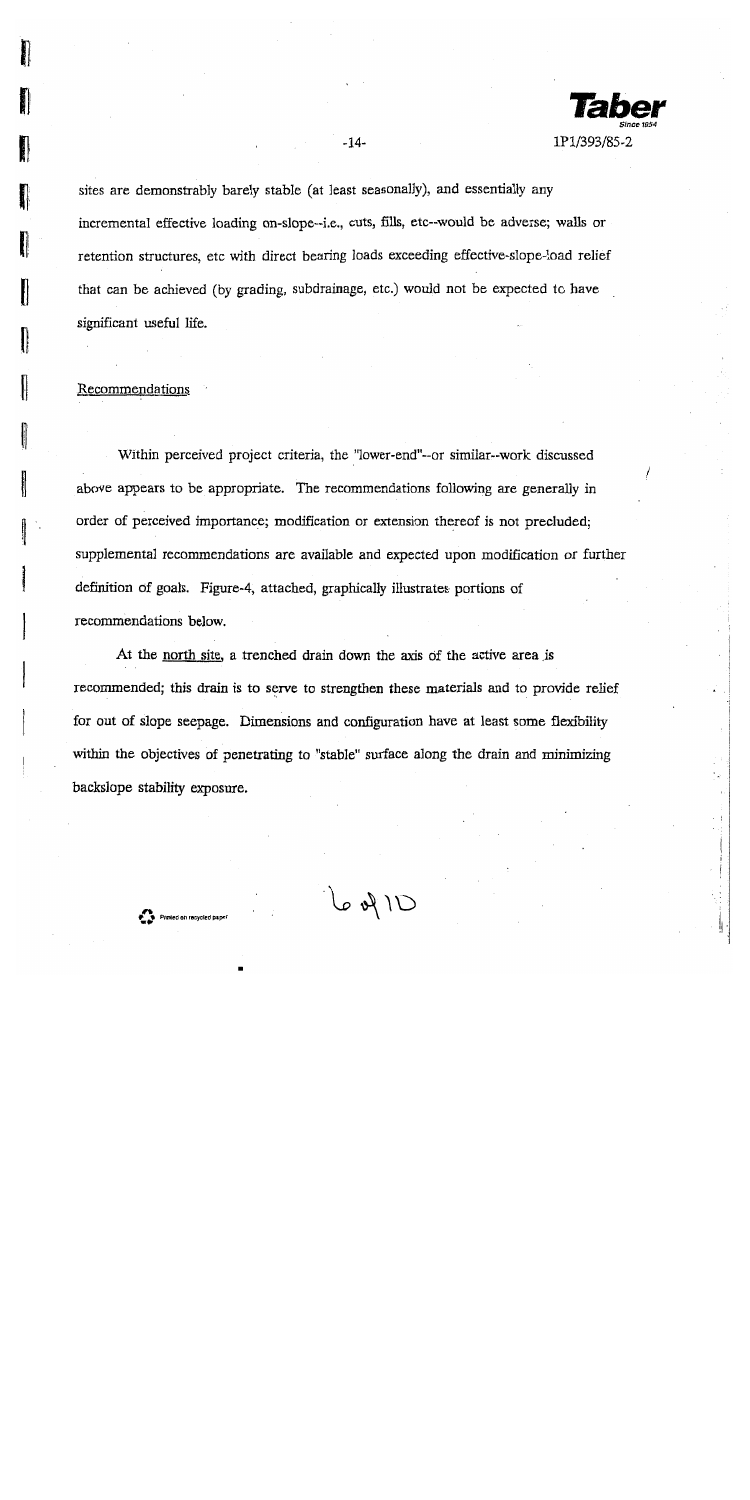

As shown, the head of trench (backslope) would reach the inner gutter at road level on a 1:1 slope. Trench construction is visualized as proceeding from the outlet upslope; the initial segment graded to drain and moving in to "stable" materials and thence following that surface to base of, say 1:1 trench-end backslope to gutter. Exposed conditions and slope monitoring above roadway might emergently dictate a flatter slope; or conversely, good conditions might allow slope-steepening or expansion of subdrain members.

l

I

 $-15-$ 

The main drain-member should have substantial cross-section as shown, to maintain physical and hydraulic integrity with projected future slope (and drain) distortion; to a similar end, a flexible perforated pipe within the permeable materials drain should be laid out in "S" curves. Starting the trench at elevation  $40\pm$  appears to provide reasonable opportunity for significant part of the drain to be on the slide-to-"stable"-material interface; a lower starting level would be incrementally advantageous. Discharge of the subdrain should be via solid pipe to well below end of subdrain.

Enhancement of the effectiveness of the axial subdrain could be achieved by back-hoe "finger-drains" herringboned from the trench and desirably intersecting the slide-"stable" materials interface. The sketch shows two pairs of such drains; emergent conditions could well suggest the suitability of additional drains, change in orientation, length, etc. Trench excavation side-slopes are shown at 1:1 as likely reasonably stable. All permeable material should be fully-wrapped in filter fabric: "finger"-drain perforated

 $T_{W}$ 10

Printed on recycled pape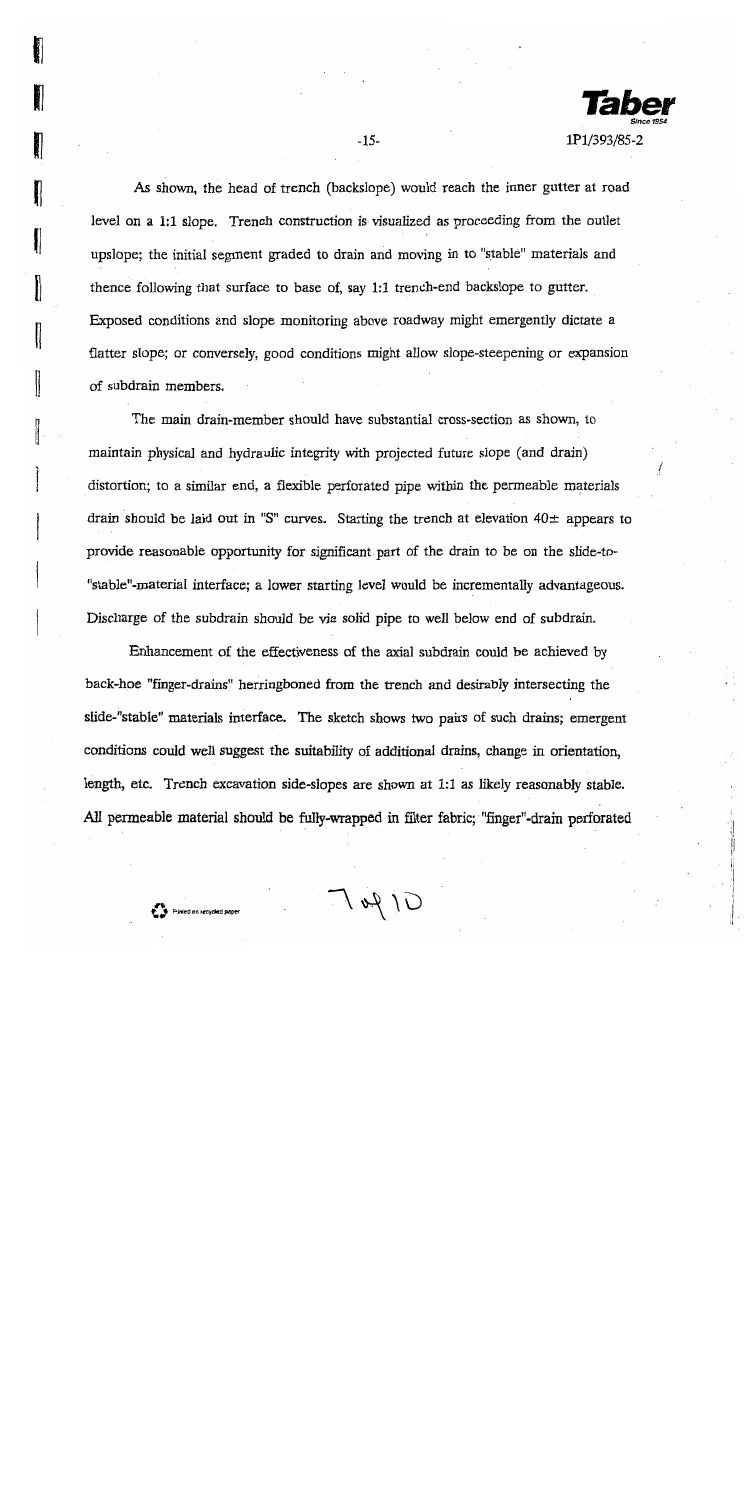

pipes should have connections to axial pipe allowing for relative movement without rupture.

 $-16-$ 

A trim and drain-backfill slope from toe to edge of roadway should not exceed 1.5:1. Backfill materials should be appropriately compacted, the uppermost  $3+ft$ "earthy" to reduce surface infiltration. With such a cover, consideration might be given backfill consisting of lightweight materials--such as expanded shale, hardwood chips, etc---in reduction of slope loading. All excess material should be removed from the site and safely disposed of.

At both sites, roadway edge and subgrade reinforcement is recommended to distribute loads imposed by slope distortions; with at least some relief of slope driving forces and improvement of trafficway profile-surface variability. Suggested reinforcement areas are Stas.  $0+60\pm$  to  $1+30\pm$ , and  $3+00\pm$  to  $4+30\pm$  (as shown on plan sketch). For edge of re-established roadway at or close to existing, a section as shown on Figure-4 appears reasonable and limits added slope-loading. The reinforced section as shown would consist of  $3 \pm ft$  depth of roadbed material with at least 3 layers of reinforcement across the roadway supported at the outer edge by, and integrally tied to, a  $3\pm x$   $3\pm ft$  aggregate filled "gabion"-type unit--"Hilfiker"-type units are expected to be available for both parts of this construction.

Control of surface drainage on-slope and along the roadway is important to reduce storm-infiltration of fragile slopes. As above, slope trimming would accompany

 $841D$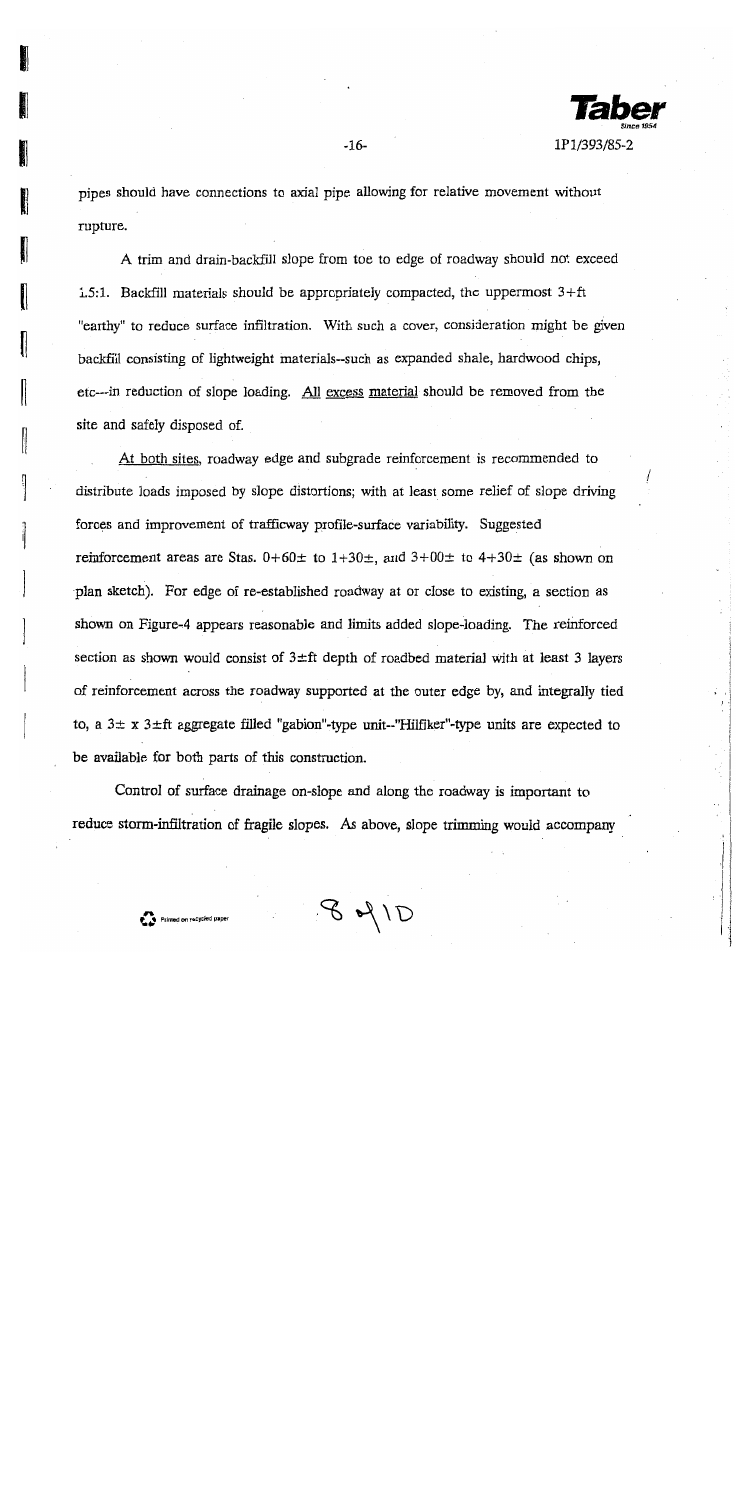1P1/393/85-2

backfill of the axial subdrain at the northerly site; at the southerly site, whatever slope irregularity and potential ponding area reduction is feasible would be recommended. Roadway reinforcement will assist in roadway drainage control by ameliorating road surface slope changes with site distortion. At the southerly site, maintaining cross-slope drainage to the inner gutter appears feasible. At the northerly site, to account for expected cross-slope and gutter line sags, a closed pipe through the reinforced section at inner gutter is suggested; an alternative could be a flexibly-mounted overside drain at the axis of the sag.

 $-17-$ 

Additional or other items of beneficial work could be considered at this service level. Placement of heavy RSP at beach level, keyed into extensively-exposed shale and extending up the re-shaped slope would slow the rate of trimmed slope undercutting from wave action, with enhanced security for edge-of-road support dependent on downslope stability. Subdrainage elements such as horizontal drains, drainage wells, etc limited to the goal of reducing seepage pressures within/between slide blocks (all above basal sliding surface) could have positive effect. Structural options such as framed shallow soldier-pile bents for support of low bulkheading or roadway decking-with the system being capable of substantial distortion without loss of system integrity-could also be considered.

 $d \mid \beta$ 

**P. 3** Printed on recycled p